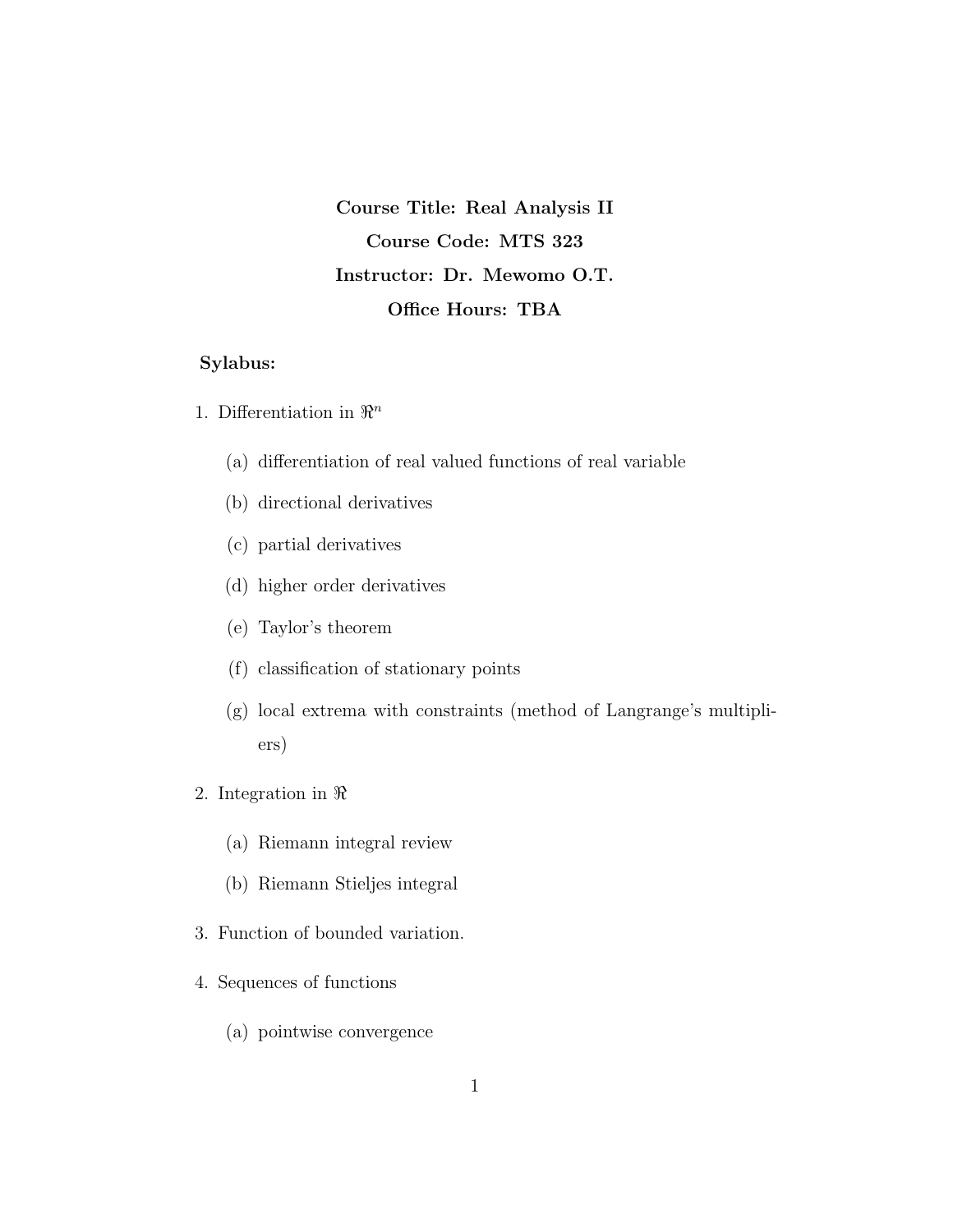- (b) uniform convergence
- (c) Uniform Cauchy criterion

Textbooks: The following are recommended:

- 1. R.G. Bartle; The elements of real analysis, 2nd edition, Jossey-Bass, (1976).
- 2. W.R. Wade; An introduction to analysis, 2nd edition, Prentice, (2000).
- 3. T.M. Apostol; Mathematical analysis.
- 4. W. Rudin; Mathematical analysis.

### Grading:

The grading will be based on weekly homework assignment (10 percent), an in class - mid term test (20 percent) and a final examination (70 percent).

## 1 Differentiation in  $\mathbb{R}^n$

We recall the definition of derivative of a function f with  $Domain(f) \subset \Re$ and  $Range(f) \subset \Re$ .

**Definition 1.1** Let  $x<sub>o</sub>$  be an interior point of Dom(f). A real number l is called the derivative of  $f$  at  $x<sub>∘</sub>$ , if

$$
lim_{h \to 0} \frac{f(x_\circ + h) - f(x_\circ)}{h} = l,
$$

when this exist, we denote it by  $f'(x<sub>o</sub>)$  and so we write

$$
lim_{h \to 0} \frac{f(x_o + h) - f(x_o)}{h} = f'(x_o) \quad (h = x - x_o)
$$
 (1.1)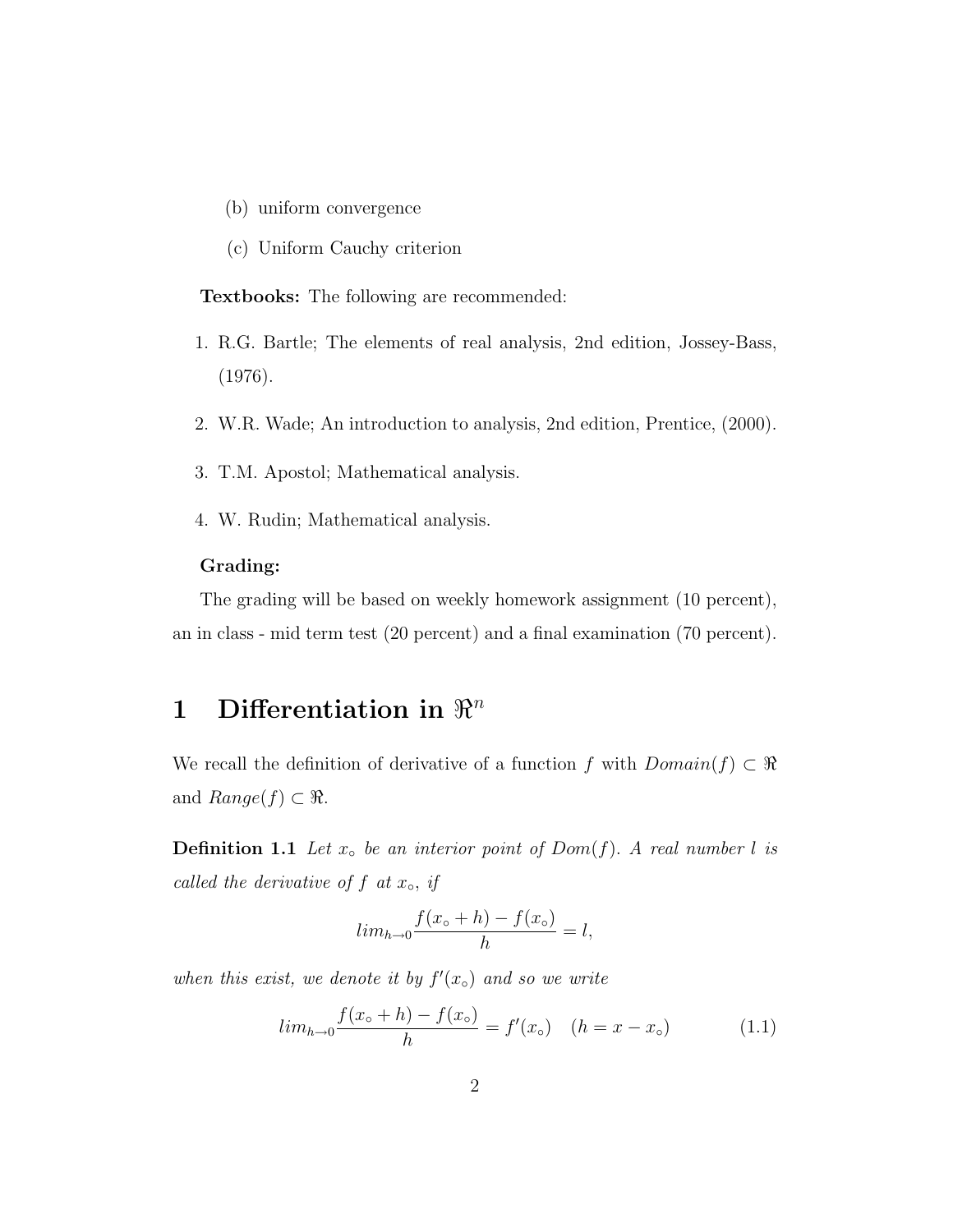We may generalized this notion to a map  $f : A \to \mathbb{R}^m$  where  $A \subset \mathbb{R}^n$ .

**Definition 1.2** Let f be a function with  $Dom(f) \subset \mathbb{R}^n$  and  $Range(f) \subset \mathbb{R}^m$ . Let a be an interior point of  $Dom(f)$  and let u be any vector in  $\mathbb{R}^n$ , a vector  $v \in \mathbb{R}^m$  is called the directional derivative of f at a along the line determined by u if

$$
lim_{t \to 0} \frac{f(a+tu) - f(a)}{t} = v.
$$

When this limit exit, we denote it by  $D_u f(a)$ . That is, the directional derivative of f at a in the direction of u is given by

$$
D_u f(a) = \lim_{t \to 0} \frac{f(a + tu) - f(a)}{t}
$$
 (1.2)

Using  $\epsilon$ ,  $\delta$  notation,  $D_u f(a)$  may be written as follows: Given  $\epsilon > 0$ , there exists a  $\delta, \delta(\epsilon) > 0$ , such that  $0 < |t| < \delta(\epsilon)$ , then

$$
|D_u f(a) - \frac{f(a+tu) - f(a)}{t}| < \epsilon
$$

**Remark**: If  $a = (a_1, a_2, ..., a_n)$  and  $u = (u_1, u_2, ..., u_n)$ , then we define  $D_u f(a)$  as

$$
D_u f(a) = \lim_{t \to 0} \frac{f(a_1 + tu_1, a_2 + tu_2, ..., a_n + tu_n) - f(a_1, a_2, ..., a_n)}{t}
$$

**Definition 1.3** Let f be a function with  $Dom(f) \subset \mathbb{R}^n$  and  $Range(f) \subset \mathbb{R}^m$ . Let a be an interior point of  $Dom(f)$ . The directional derivative of f at a in the directions of the special vectors  $e_1, e_2, ...e_n$  (basis of  $\mathbb{R}^n$ ) are called the partial derivatives of f with respect to the 1st, 2nd,...nth variable respectively. Thus if  $a = (a_1, a_2, ..., a_n)$ , then since  $e_1 = (1, 0, 0, ...0)$ ,

 $e_2 = (0, 1, 0, \ldots 0), \ldots e_n = (0, 0, \ldots, 1),$  we have from the above remark that

$$
D_{e_1}f(a) = lim_{t \to 0} \frac{f(a_1 + t, a_2, ..., a_n) - f(a_1, a_2, ..., a_n)}{t}
$$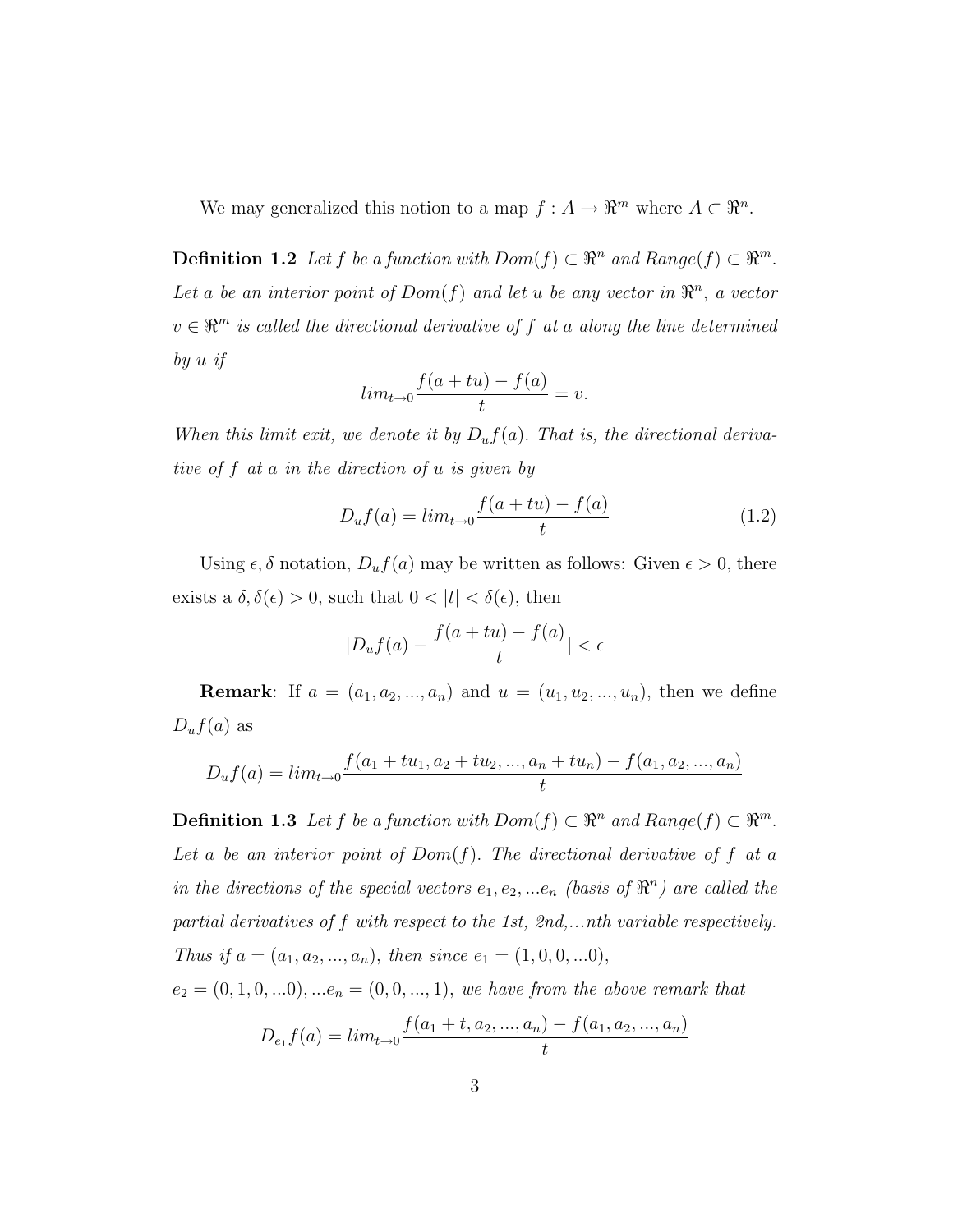$$
D_{e_2}f(a) = lim_{t \to 0} \frac{f(a_1a_2 + tu_2, ..., a_n) - f(a_1, a_2, ..., a_n)}{t}
$$

and in general

$$
D_{e_n}f(a) = lim_{t \to 0} \frac{f(a_1, a_2, ..., a_n + t) - f(a_1, a_2, ..., a_n)}{t}
$$

The vectors  $D_{e_1}f(a), D_{e_2}f(a),...D_{e_n}f(a)$  are often written as  $D_1f(a), D_2f(a),..., D_nf(a)$ . Remark:

If  $m = 1$ , then f is a real-valued function, and  $D_1f(a), D_2f(a), ..., D_nf(a)$ are usually written as  $\frac{\partial f(a)}{\partial x_1}$ ,  $\frac{\partial f(a)}{\partial x_2}$  $\frac{\partial f(a)}{\partial x_2}, \ldots \frac{\partial f(a)}{\partial x_n}$  $\frac{\partial f(a)}{\partial x_n}$ .

**Example 1.4** Let  $f : \mathbb{R}^2 \to \mathbb{R}$  be defined by  $f(x, y) = x^2 + y^2$ . Find the directional derivative of f at  $a = (2, 1)$  along a line determined by the vector  $u = (3, -4).$ 

Solution To be provided in class.

### Remark:

The existence of partial derivatives does not imply the existence of directional derivatives as the following example shows.

**Example 1.5** Define  $f : \Re^2 \to \Re$  by

$$
f(x,y) = \begin{cases} 7 & \text{if } x.y = 0 \\ 5 & \text{if } x.y \neq 0 \end{cases}
$$

### Assignment 1

1. If  $f : \mathbb{R}^3 \to \mathbb{R}$  is defined by  $f(x, y, z) = 2x^2 - y + 6xy - z^3 + 3z$ . Calculate the directional derivative of  $f$  at the origin in the direction of the vectors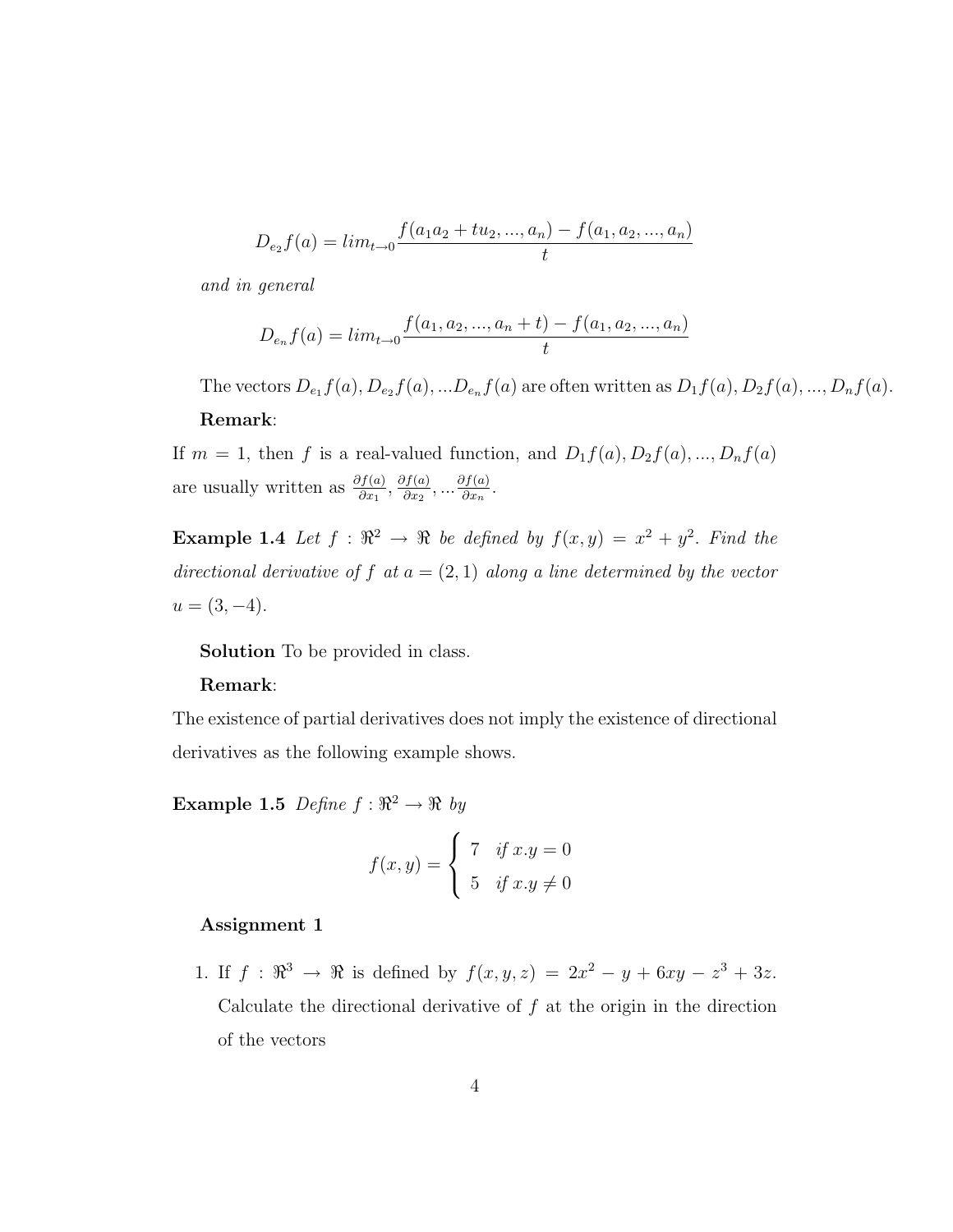- (a)  $u = (1, 2, 0)$
- (b)  $u = (2, 1, -3)$

Find  $D_1 f(0, 0, 0), D_2 f(0, 0, 0)$  and  $D_3 f(0, 0, 0)$ .

2. Let  $f: \mathbb{R}^2 \to \mathbb{R}$  be defined by

$$
f(x,y) = \begin{cases} \frac{2xy^2}{x^2 + y^4} & \text{if } (x,y) \neq 0\\ 0 & \text{if } (x,y) = 0 \end{cases}
$$

- (a) Show that the partial derivative  $f_x$  and  $f_y$  exist at the origin and at any point  $(w_1, w_2) \neq (0, 0)$ .
- (b) Show that  $f$  is discontinuous at the origin.

### Higher Derivatives:

Let  $f: \mathbb{R}^n \to \mathbb{R}^k$  and let a be any point of  $\mathbb{R}^n$  and suppose that one of the partial derivatives  $D_j f$  exist for all x in some open ball  $S(a, \delta) \subset \mathbb{R}^n$ . Define a new function g on  $S(a, \delta)$  by  $g(x) = D_j f(x)$ , then g is a function with  $Dom(g) \subset \mathbb{R}^n$  and  $Range(g) \subset \mathbb{R}^k$ . In addition if  $a \in Dom(g)$ , then we may ask if  $D_k g(a) = D_k D_j f(a)$ . If this partial derivative exist, we call it the second partial derivative of f at a with respect to j variable and the  $k^{th}$ derivative. Putting x as  $(x_1, x_2, ..., x_n)$ , then in a more familiar notation, we write

$$
D_k D_j f(a)
$$
 as  $\frac{\partial^2 f(a)}{\partial x_k \partial x_j}$ 

**Example 1.6** Let  $f : \mathbb{R}^2 \to \mathbb{R}$  be defined by

$$
f(x,y) = xy + \sqrt{1 + x^2} \sin\left(\frac{x}{\sqrt{1 + x^2}}\right)
$$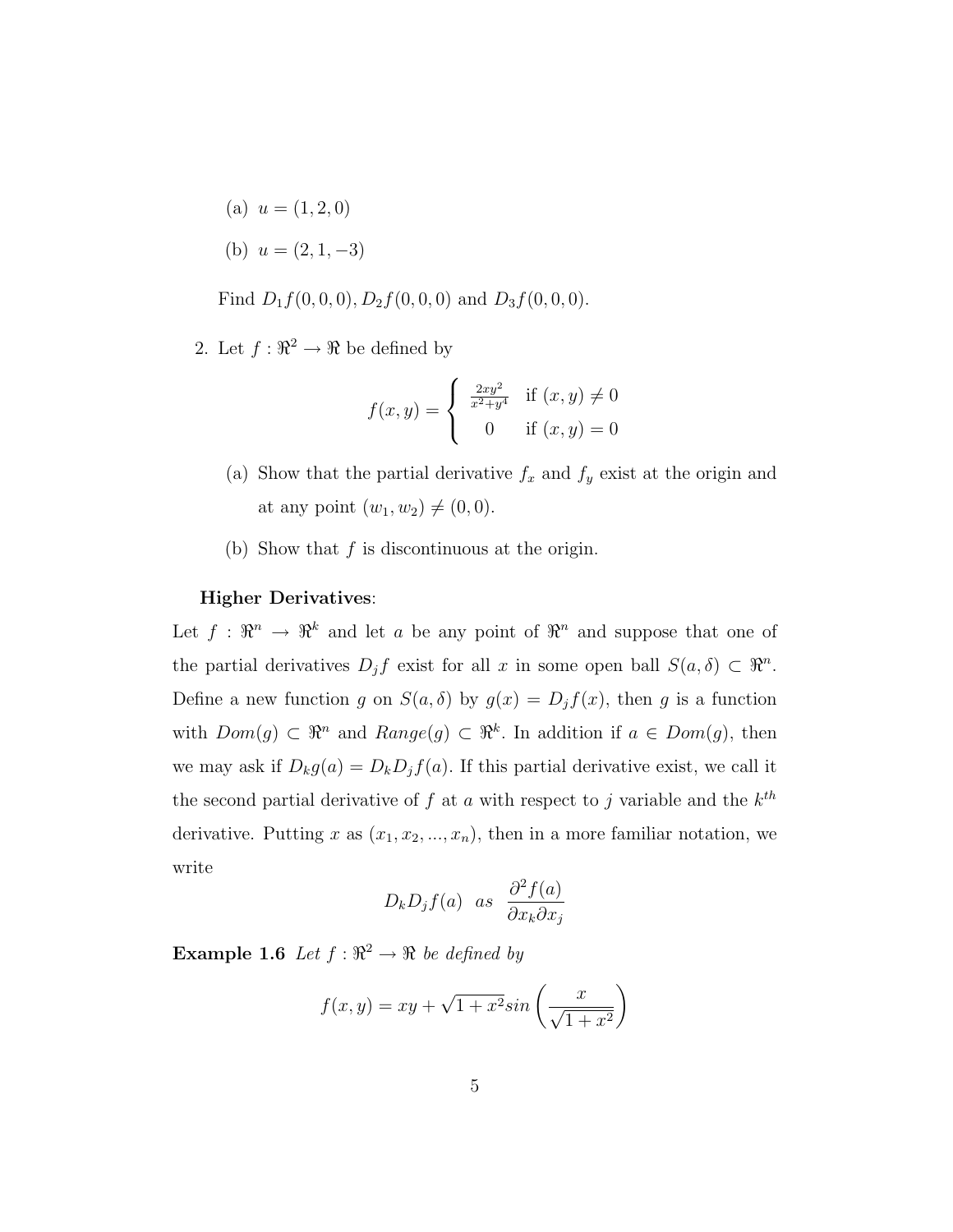Then

$$
D_1 f(x,y) = \frac{\partial f(x,y)}{\partial x} = y + \frac{x}{\sqrt{1+x^2}} \sin\left(\frac{x}{\sqrt{1+x^2}}\right) + \frac{1}{1+x^2} \cos\left(\frac{x}{\sqrt{1+x^2}}\right)
$$

From this, it follows that

$$
D_2 D_1 f(x, y) = 1
$$

Also,

$$
D_2 f(x, y) = \frac{\partial f(x, y)}{\partial y} = x
$$

$$
D_1 D_2 f(x, y) = 1.
$$

Thus  $D_1D_2f(x, y) = D_2D_1f(x, y)$ .

Definition 1.7 Suppose f has a second partial derivatives on a neighbourhood of a which are continuous throughout the neighbourhood. We define  $D^2 f(a)$  as a function from  $\mathbb{R}^n \times \mathbb{R}^n \to \mathbb{R}$  by setting

$$
D^{2} f(a)(u)^{2} = \sum_{j=1}^{n} \sum_{i=1}^{n} D_{i} D_{j} f(a) u_{i} u_{j},
$$

where  $u^2 = (u, u)$  with  $u = (u_1, u_2, ..., u_n) \in \mathbb{R}^n$ . The function  $D^2 f(a)$  is known as the second partial derivative of f at a, similarly  $D^3 f(a)$  is the third partial derivative of f at a.

$$
D^{3} f(a)(u)^{3} = \sum_{i=1}^{n} \sum_{j=1}^{n} \sum_{k=1}^{n} D_{i} D_{j} D_{k} f(a) u_{i} u_{j} u_{k},
$$

where  $u^3 = (u, u, u)$  with  $u = (u_1, u_2, ..., u_n) \in \Re^n$ .

In general, the higher order derivatives take the following for: For  $u = (h, k)$  and  $(x, y)$  in  $\Re^2$ ,

$$
D^{2} f(a)(u)^{2} = h^{2} f_{xx}(a) + 2h k f_{xy}(a) + k^{2} f_{yy}(a).
$$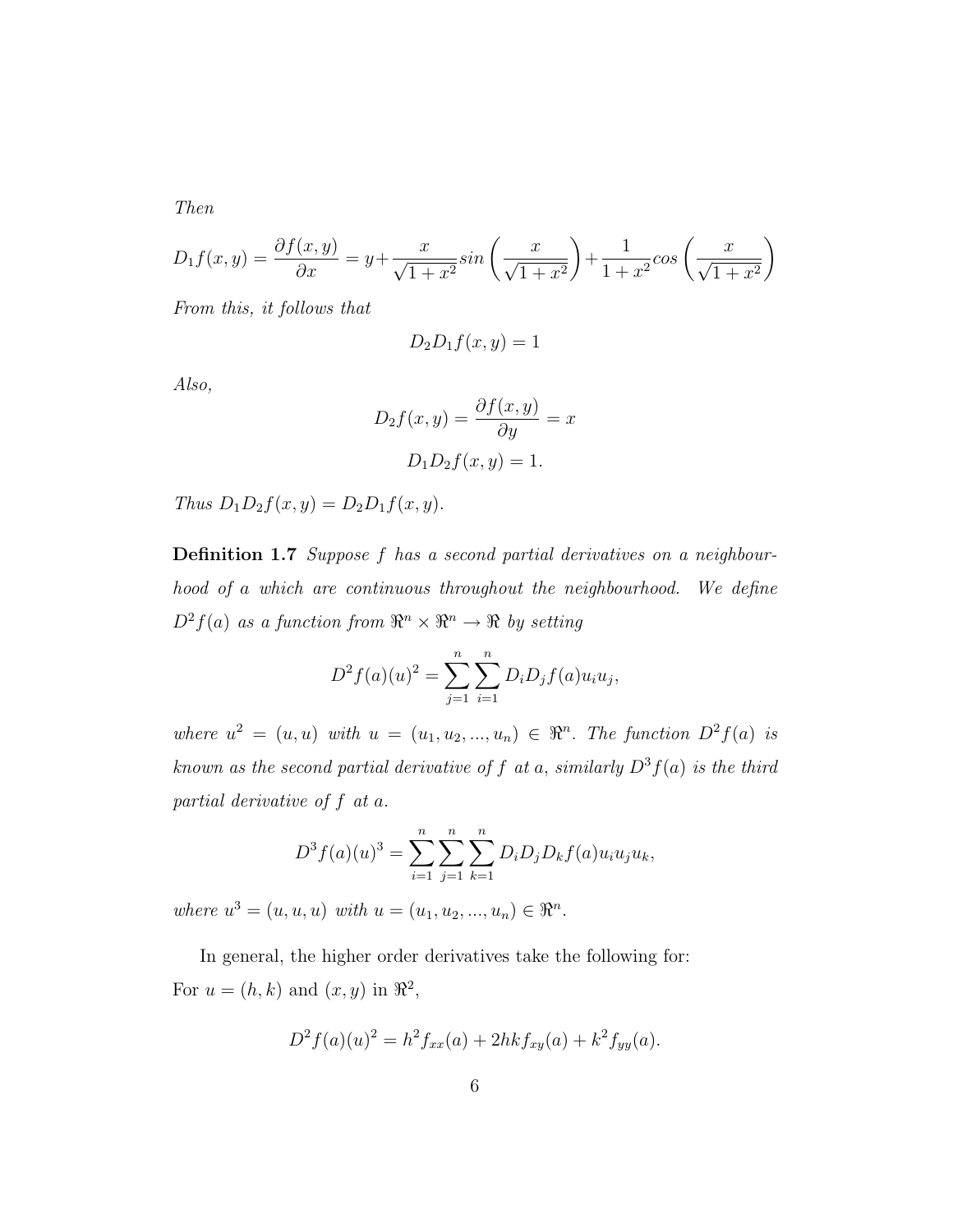Once the partial derivatives are continuous, then  $f_{xy} = f_{yx}$ . Also,

$$
D^{3} f(a)(u)^{3} = h^{3} f_{xxx}(a) + 2h^{2} f_{xxy}(a) + 3hk^{2} f_{xyy}(a) + k^{3} f_{yyy}(a).
$$

### Taylor's Theorem

For futher details on the notions of continuity, differentiability, Taylor's and Maclaurin's theorems in 1-dimensional see MTS223 lecture note.

We are now in a position to state Taylor's theorem for a real-valued function f with  $Dom(f) \subset \mathbb{R}^n$ .

**Theorem 1.8** Let f be a real valued function with  $Dom(f) \subset \mathbb{R}^n$ . Let a, b be interior points of  $Dom(f)$  and suppose that f has a continuous partial derivatives of order m in an open set containing a, b and the line segement joining a and b. Then there exists c on the line segement such that

$$
f(b) = f(a) + \frac{Df(a)(b-a)}{1!} + \frac{D^2f(a)(b-a)^2}{2!} + \dots + \frac{D^mf(a)(b-a)^m}{m!}
$$

If  $f(x, y)$  is a function of two variables, then Taylor's theorem takes the form

$$
f(x_o + h, y_o + k) = f(x_o, y_o) + (h\frac{\partial}{\partial x} + k\frac{\partial}{\partial y})f(x_o, y_o) + \frac{(h\frac{\partial}{\partial x} + k\frac{\partial}{\partial y})^2 f(x_o, y_o)}{2!} + \frac{(h\frac{\partial}{\partial x} + k\frac{\partial}{\partial y})^3 f(x_o, y_o)}{3!} + \dots
$$

Note:

With  $h = x - x_{\circ}, k = y - y_{\circ},$ 

$$
f(x,y) = \sum_{m=0}^{n-1} \left( h \frac{\partial}{\partial x} + k \frac{\partial}{\partial y} \right)^m f(x_0, y_0).
$$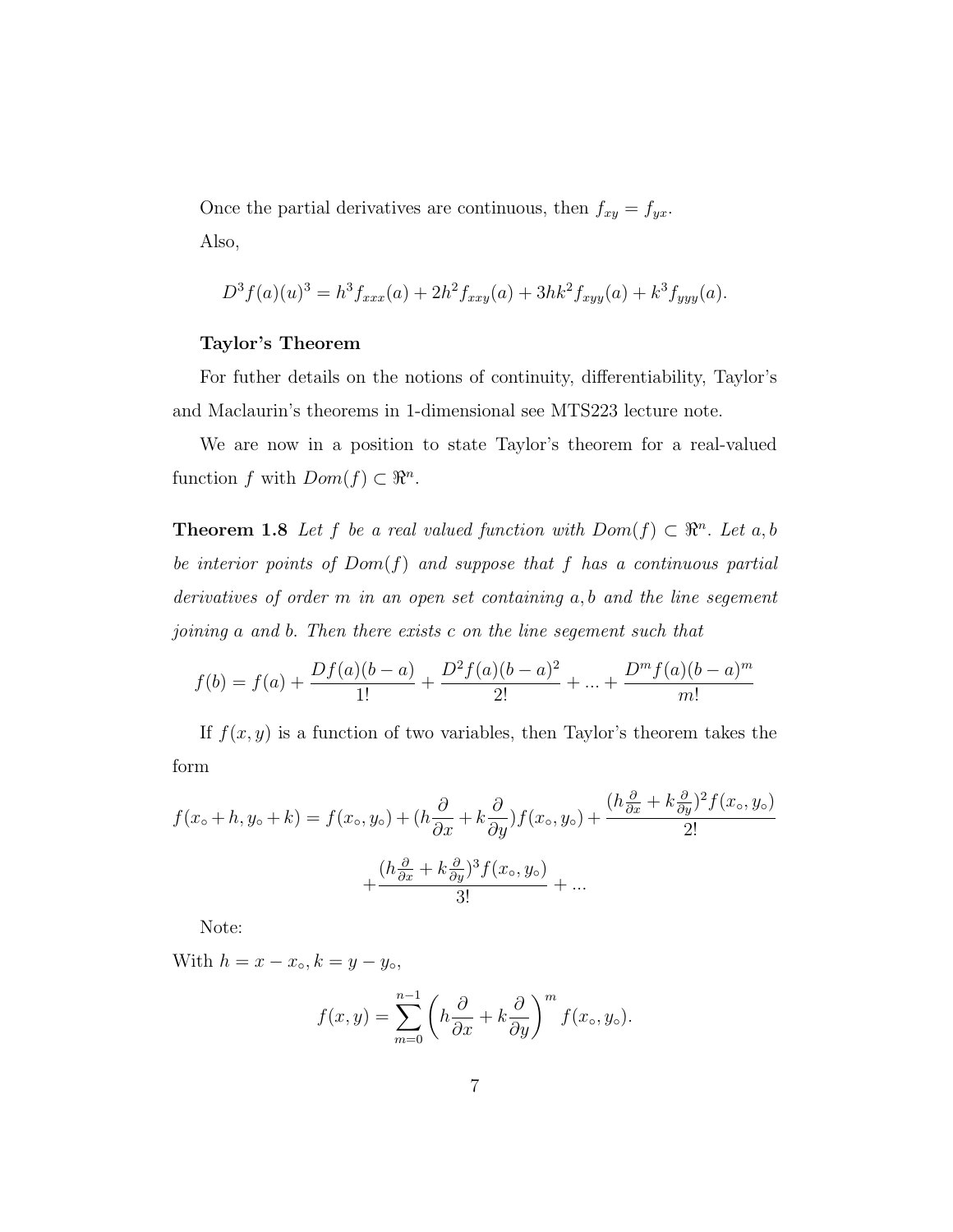Example 1.9 Expand  $f(x, y) = x^2y + 3y - 2$  in powers of  $x - 1$  and  $y + 2$ .

Solution To be provided in class.

**Example 1.10** Obtain the Maclaurin's series of the function  $f(x, y = e^{x+y} \cos y)$ neglecting third and higher degrees.

Solution To be provided in class.

Extreme Value:

**Definition 1.11** Let f be a real value function with  $Dom(f) \subset \mathbb{R}^n$ . We say that f has a local (or relative) maximum (minimum) at a point  $a \in Dom(f)$ , if there is a neighbourhood  $U(a)$  of a such that  $f(x) \leq f(a)$   $(f(x) \geq f(a))$ for all  $x \in U(a) \cap Dom(f)$ .

A function is said to have a local or relative extreme value at a if it either have a relative maximum or relative minimum at  $a$ . A point  $a$  is called a critical point if  $f'(a) = 0$ . A critical point that is not a local extreme is called a saddle point.

**Theorem 1.12** Let f be a real valued function with  $Dom(f) \subset \mathbb{R}^n$ . If f is differentiable at a and a is a local extremum, then  $f'(a) = 0$ .

**Theorem 1.13** Let f be a real valued function with  $Dom(f) \subset \mathbb{R}^n$ . If f is differentiable at a and a is a local extremum, then

$$
\frac{\partial f(a)}{\partial x_1} = \frac{\partial f(a)}{\partial x_2} = \dots \frac{\partial f(a)}{\partial x_n} = 0.
$$

**Corollary 1.14** If  $f'(a) \neq 0$ , then f cannot have an extreme value at a.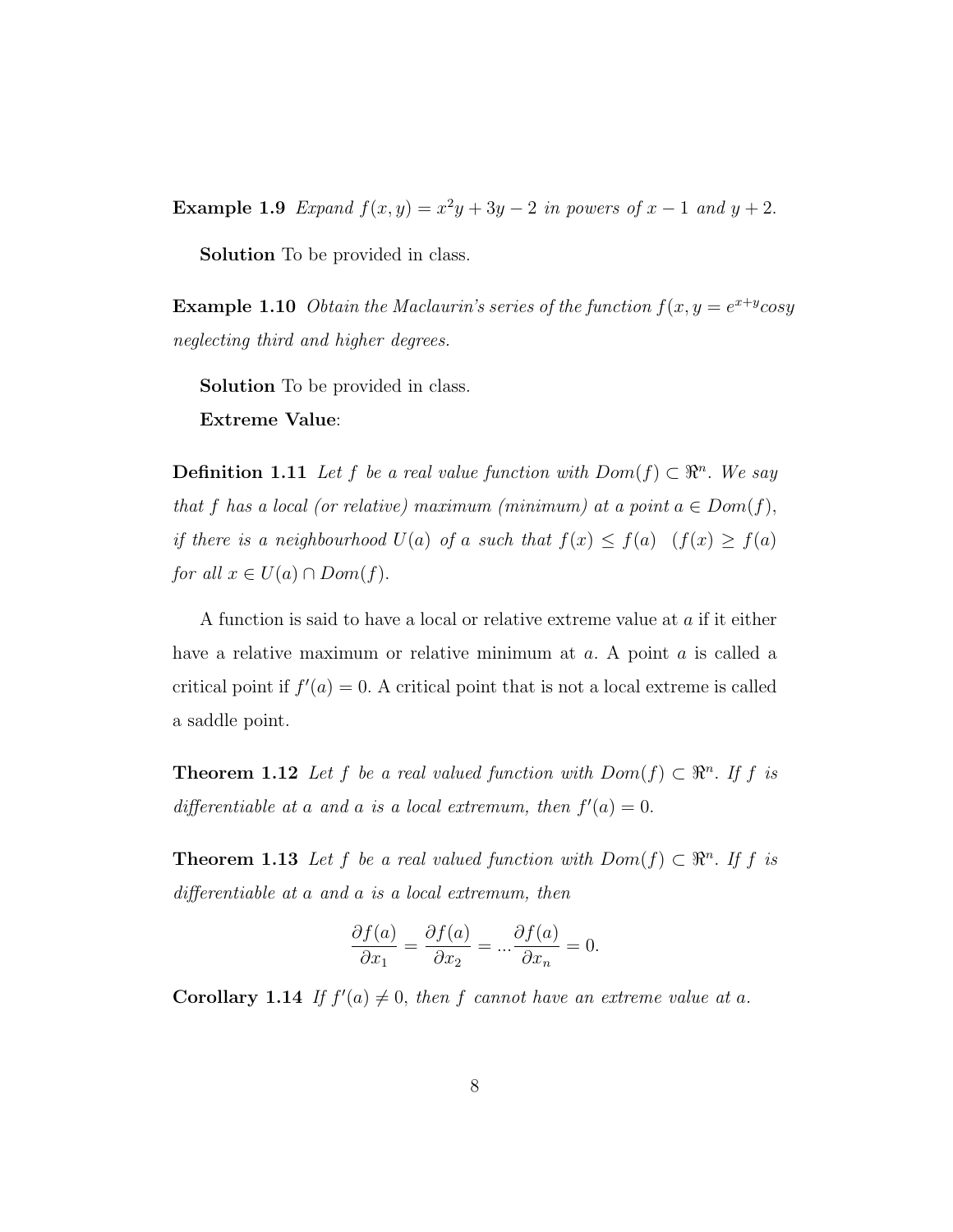### Remark:

We have not said that if  $f'(a) = 0$ , then f necessarily has an extremum at a.

**Example 1.15** Let  $f : \mathbb{R}^2 \to \mathbb{R}$  be defined by

- 1.  $f(x,y) = x^2 + y^2$
- 2.  $f(x,y) = x^2 y^2$

Describe the nature of the critical point of f in each case.

Solution To be provided in class.

**Definition 1.16** 1. A real valued function g defined on  $\mathbb{R}^n$  is called a quadratic function if it has the form

$$
g(h) = \sum_{j=1}^{n} \sum_{i=1}^{n} a_{ij} h_i h_j,
$$

 $h = (h_1, h_2, ..., h_n) \in \Re^n$  and some marix  $(a_{ij}), a_{ij} \in \Re, i = 1, 2, ..., n$ ,  $j = 1, 2, ...n$ .

- 2. A quadratic function  $g: \mathbb{R}^n \to \mathbb{R}$  is said to be
	- (a) positive definite if  $g(h) \geq 0$  for every  $h \in \mathbb{R}^n$  and  $g(h) = 0$  only for  $h = 0$
	- (b) negative definite if  $g(h) \leq 0$  for every  $h \in \mathbb{R}^n$  and  $g(h) = 0$  only for  $h = 0$ .

**Theorem 1.17** If  $f : \mathbb{R}^2 \to \mathbb{R}$  and a is an interior point of  $Dom(f)$ . Suppose f has continuous partial derivatives of order two on a neighbourhood of a and that a is a critical point of f.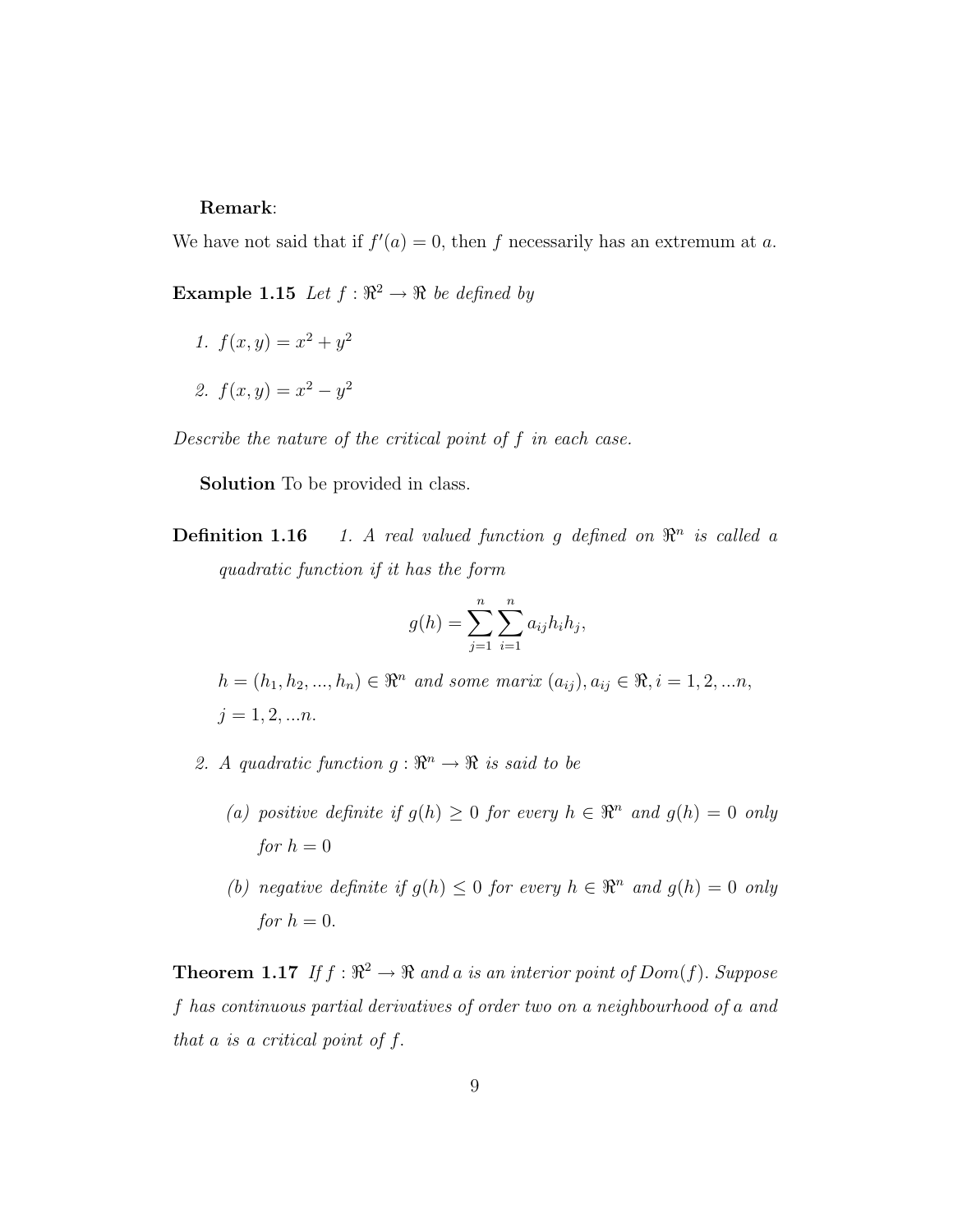- 1. If  $D^2 f(a)(u^2)$  is positive definite, then f has a relative minimum at a.
- 2. If  $D^2 f(a)(u^2)$  is negative definite, then f has a relative maximum at a.
- 3. If  $D^2 f(a)(u^2)$  assume both positive definite and negative definite for  $u \in \mathbb{R}^n$ , then f has a saddle point.

**Example 1.18** Verify that the origin is a critical point of the function  $f(x, y) =$  $x^2 - xy + y^2$  and determine whether at this point f has a local mimimum, local maximum or neither.

Solution To be provided in class.

Example 1.19 Discuss the behaviour of the following function defined from  $\mathbb{R}^2$  into  $\mathbb R$  defined by

$$
f(x,y) = 2x^5y + 3xy^5 + xy.
$$

Solution To be provided in class.

### Remark:

In some situations, the determination of the sign of  $D^2 f(a)$  may not be easy, we give the following more practical test.

**Theorem 1.20** Let f be a real-valued function with  $Dom(f) \subset \mathbb{R}^2$ , have continuous partial derivate of order three on an open set containing a critical point a in  $\mathbb{R}^2$ , and let  $\Delta = f_{xx}(a) f_{yy}(a) - (f_{xy}(a))^2$ .

- 1. If  $\Delta > 0$  and if  $f_{xx}(a) > 0$ , then f has a relative minimum at a.
- 2. If  $\Delta > 0$  and if  $f_{xx}(a) < 0$ , then f has a relative maximum at a.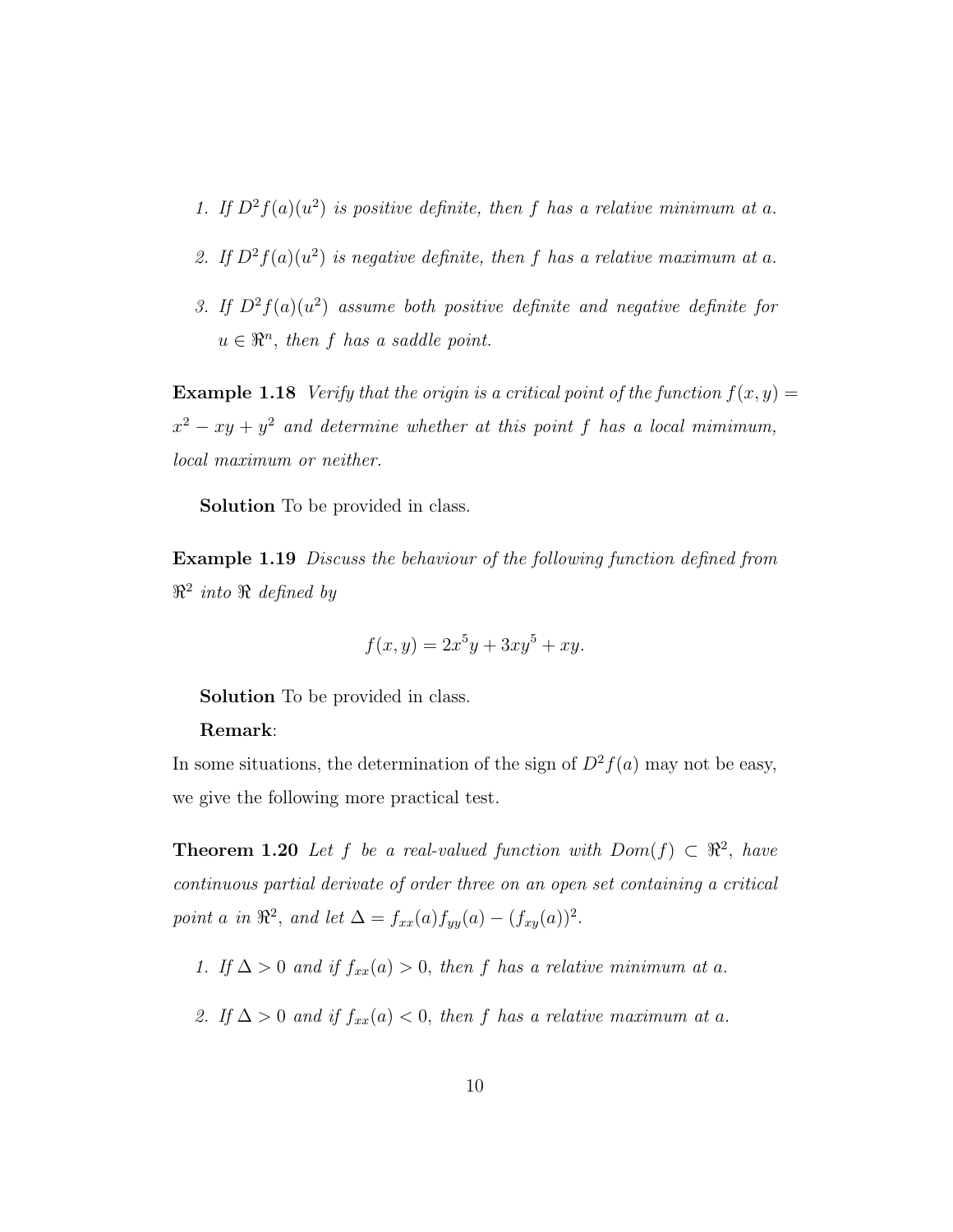3. If  $\Delta$  < 0, then the point a is a saddle point of f.

We next consider extreme problems with some copnstraints which can be put in the form maximise or minimise  $P = f(x, y)$  subject to the condition  $g(x, y) = 0.$ 

Example 1.21 Suppose a manufacturer is producing cements at two locations A and B. Let us assume that the cost of paying for the inspection of the work at both locations depends on the number of inspections x at A and y at B according to the formula  $C(x, y) = 2x^2 + xy + y^2 + 25$ . How many inspections should be made at each site to minimize his cost if the total number of inspection must be 16?

Solution To be provided in class.

Example 1.22 Of all the rectangles having the same perimeter 10 meters. Find the one having the greatest area.

Solution To be provided in class.

#### Remark:

In some cases, it is difficult to solve the resulting equation in a closed form for some of the unknown in terms of the other. Thus, we result to the method of Lagrange's multiplier.

### Lagrange's Multiplier

In finding extreme values of a function f with  $Dom(f) \subset \mathbb{R}^n$ , and  $Range(f) \subset \Re$ , subject to the restraining condition  $g(x) = 0$ , we apply the following procedure: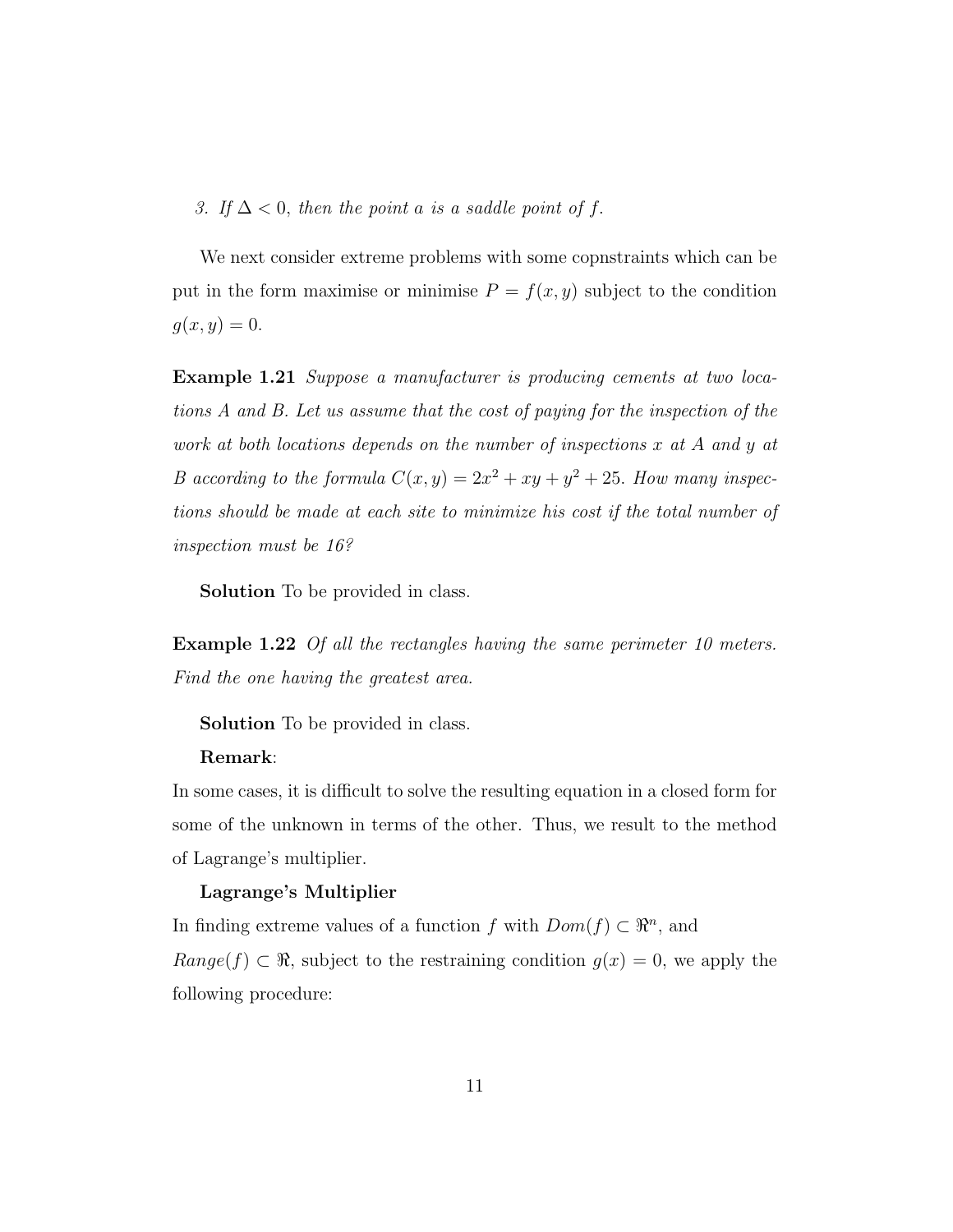- 1. Define the function F on  $Dom(f) \cap Dom(g)$  into R by  $F(x) = f(x) + \lambda g(x).$
- 2. Solve the  $n + 1$  equations for  $\lambda_1, \lambda_2, \ldots, \lambda_n$ .  $F_{x_1} = 0, F_{x_2} = 0, \ldots, F_{x_n} = 0, g(x) = 0.$  The constant  $\lambda$  which is not wanted in the end is called the Lagrange's multipliers.

If there are two restraining conditions  $g(x) = 0$  and  $h(x) = 0$ , we shall consider the function

$$
F(x) = f(x) + \lambda g(x) + \beta h(x)
$$

and solve the equations  $F_{x_1} = 0, F_{x_2} = 0, \ldots, F_{x_n} = 0, g(x) = 0, h(x) = 0.$ 

We shall illustrate this method with some examples.

**Example 1.23** Find the shortest distance from the point  $(1,0)$  to the parabola  $y^2 = 4x$ .

Solution To be provided in class.

**Example 1.24** Find the point on the surface  $x^2 + y^2 + z^2 = 1$  at which  $f(x, y, z) = xyz$  is stationary.

Solution To be provided in class.

**Example 1.25** Find the points on the sphere  $x^2 + y^2 + z^2 = 36$  that are closest and farthest from the point (1,2,2).

Solution To be provided in class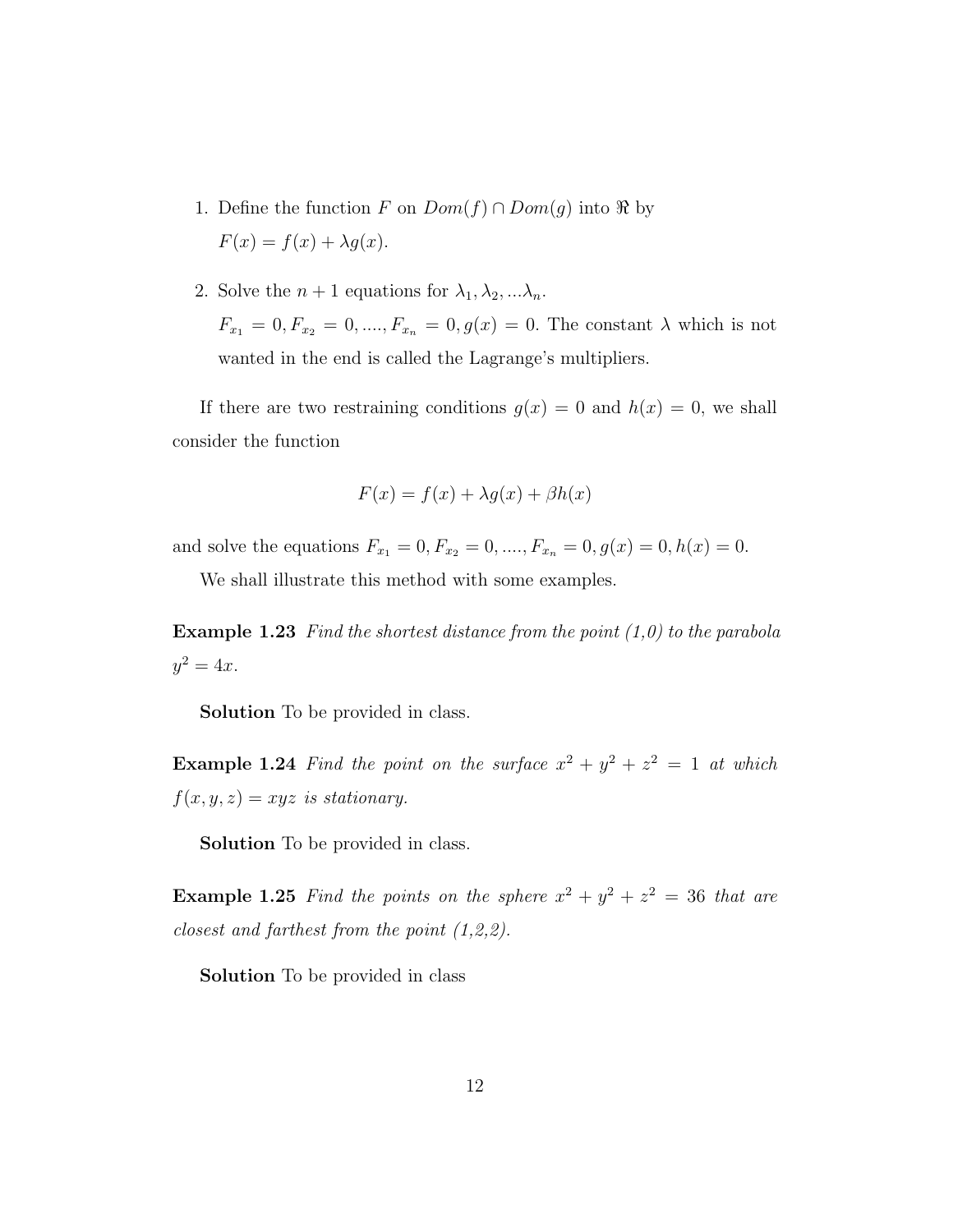### Assignment 3:

- 1. Obtain the Taylor's series of  $tan^{-1}(\frac{y}{x})$  $\frac{y}{x}$ ) about the point (1,1) up to the second degree.
- 2. Determine the nature of the turning points of the following

(a) 
$$
f(x, y) = x^3y + 3x + y
$$

(b)  $f(x, y) = \sin x + \sin y + \sin(x + y)$  for  $0 \le x \le 2\pi$ ,  $0 \le y \le 2\pi$ .

(c) 
$$
f(x, y) = 16 + 4x + 7y - 2x^2 - y^2
$$

- 3. Find the shortest distance from the origin to the hyperbola  $x^2 + 8xy + 7y^2 - 225 = 0.$
- 4. Find the point on the plane  $2x 3y 4z = 25$  which is nearest to the point (3,2,1).
- 5. Find the maximum and minimum value of  $x^2 + y^2 + z^2$  subject to the condition  $\frac{x^2}{4} + \frac{y^2}{5} + \frac{z^2}{25}$  and  $z = x + y$ .
- 6. At what point on the curve  $x^2 + y^2 = 1$  does the product xy have a maximum?

### 2 Integration in  $\Re$

Riemann Integral and its basic properties were studied in MTS223, for quick review and details on Riemann Integral, see MTS 223 lecture note.

In this section, we shall study Riemann-Stieljes Integral (R-S integral) which is a generalization of Riemann integral.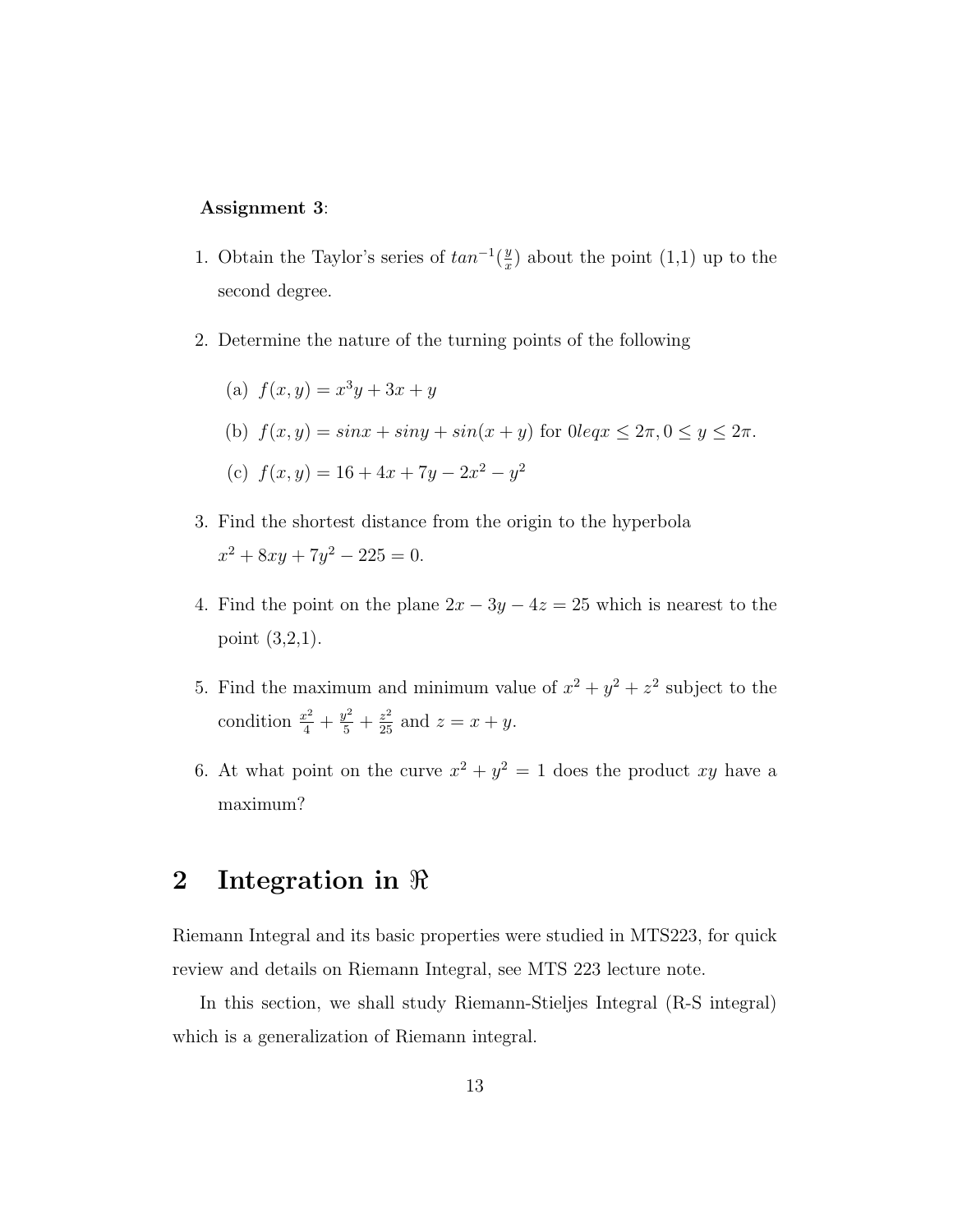We begining with the following concepts:

A partition of the closed and bounded interval [a,b] is a finite set of points  $P = \{x_0, x_1, ..., x_n\}$ , such that  $a = x_0 < x_1 < x_2 < ... < x_n = b$ . We denote the set of all partitions of [a,b] by  $\mathcal{P}_{[a,b]}$ .

For any partition  $P$  of [a,b], we let

$$
M_i = \sup\{f(x) : x_{i-1} \le x \le x_i\}
$$

and

$$
m_i = \inf\{f(x) : x_{i-1} \le x \le x_i\}
$$

**Definition 2.1** Let  $\alpha$  be a monotone increasing function on [a,b]. Corresponding to each  $p \in \mathcal{P}_{[a,b]}$ , we write

$$
0 \leq \Delta \alpha_i = \alpha(x_i) - \alpha(x_{i-1}) \quad i = 1, 2, ..., n.
$$

For any bounded real valued function  $f$  on  $[a,b]$ , we put

$$
U(p, f, \alpha) = \sum_{i=1}^{n} M_i \Delta \alpha_i,
$$
  

$$
L(p, f, \alpha) = \sum_{i=1}^{n} m_i \Delta \alpha_i.
$$

Also, we write

$$
\int_{a}^{\overline{b}} f(x) d\alpha(x) = \inf \{ U(p, f, \alpha) : p \in \mathcal{P}_{[a,b]} \}
$$
\n(2.1).

This is called the upper  $R-S$  integral of  $f$  with respect to alpha.

$$
\int_{\overline{a}}^{b} f(x) d\alpha(x) = \sup \{ L(p, f, \alpha) : p \in \mathcal{P}_{[a,b]} \}
$$
 (2.2).

This is called the lower R-S integral of f with respect to alpha.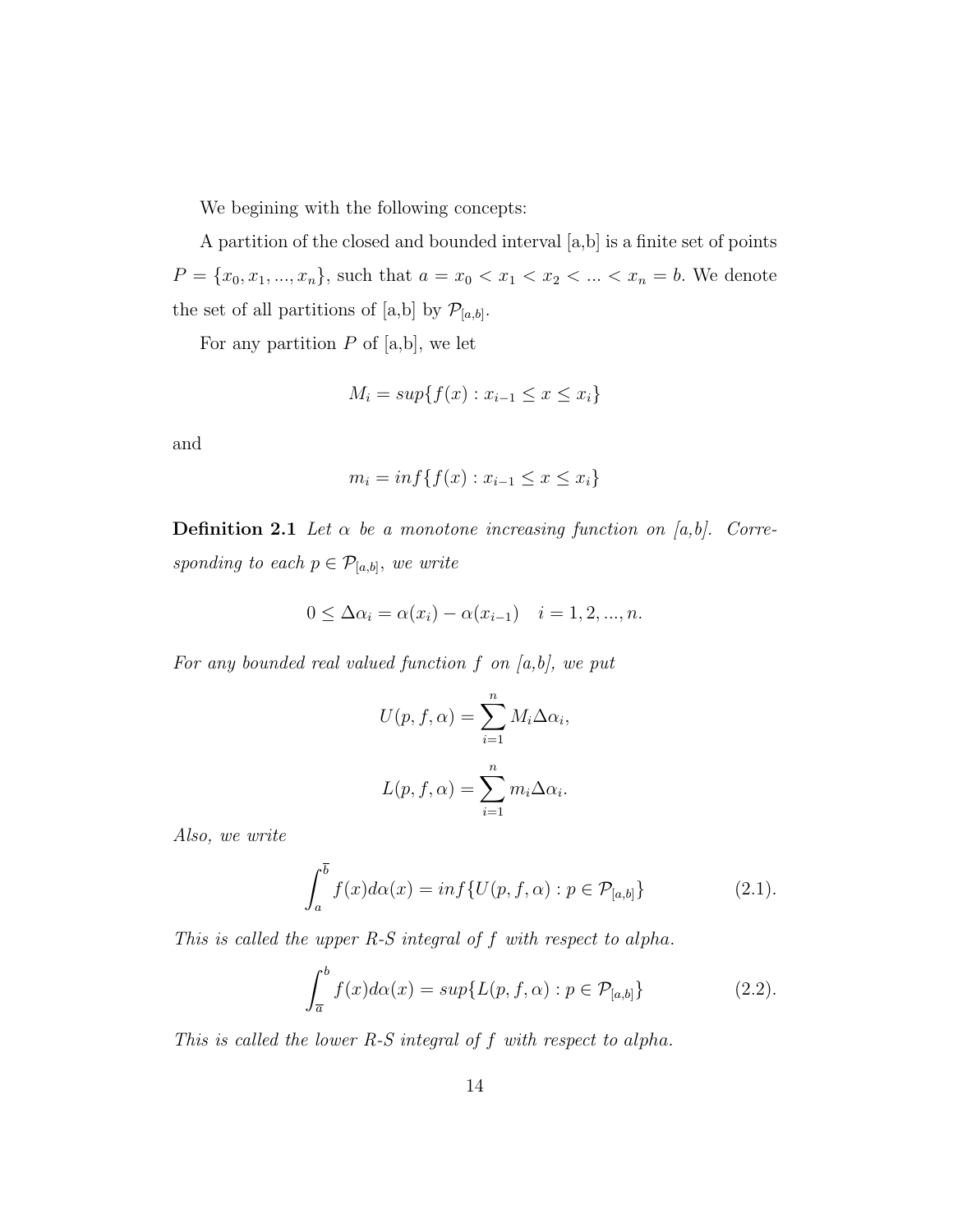If the LHS of  $(2.1)$  and LHS of  $(2.2)$  are equal, we denote their common value by

$$
\int_{a}^{b} f d\alpha \quad or \quad \int_{a}^{b} f(x) d\alpha(x) \tag{2.3}.
$$

If  $(2.3)$  exit, we say that f is Riemann-Stieljes  $(R-S)$  integrable with respect to  $\alpha$  on [a,b].

We recall that a partition Q is said to finer than a partition P ( or is called a refinement of P) on the interval  $[a,b]$  if P and Q are partitions of [a,b] and  $P \subset Q$ .

**Theorem 2.2** If  $p^*$  is a refinement of p, then

- 1.  $L(p, f, \alpha) \leq L(p^*, f, \alpha)$
- 2.  $U(p, f, \alpha) \geq U(p^*, f, \alpha)$

Proof To be provided in class.

The next result gives a necessary and sufficient condition for  $f$  to be R-S integrable with respect to  $\alpha$ .

**Theorem 2.3** If f is a real valued function on [a,b], then f is R-S integrable if and only if given epsilon > 0, there exists a partition  $p \in \mathcal{P}_{[a,b]}$  such that

$$
U(p, f, \alpha) - L(p, f, \alpha) < \epsilon \tag{2.4}
$$

Proof To be provided in class.

**Theorem 2.4** If f is continuous on [a,b], then f is R-S integrable on [a,b].

**Proof** To be provided in class.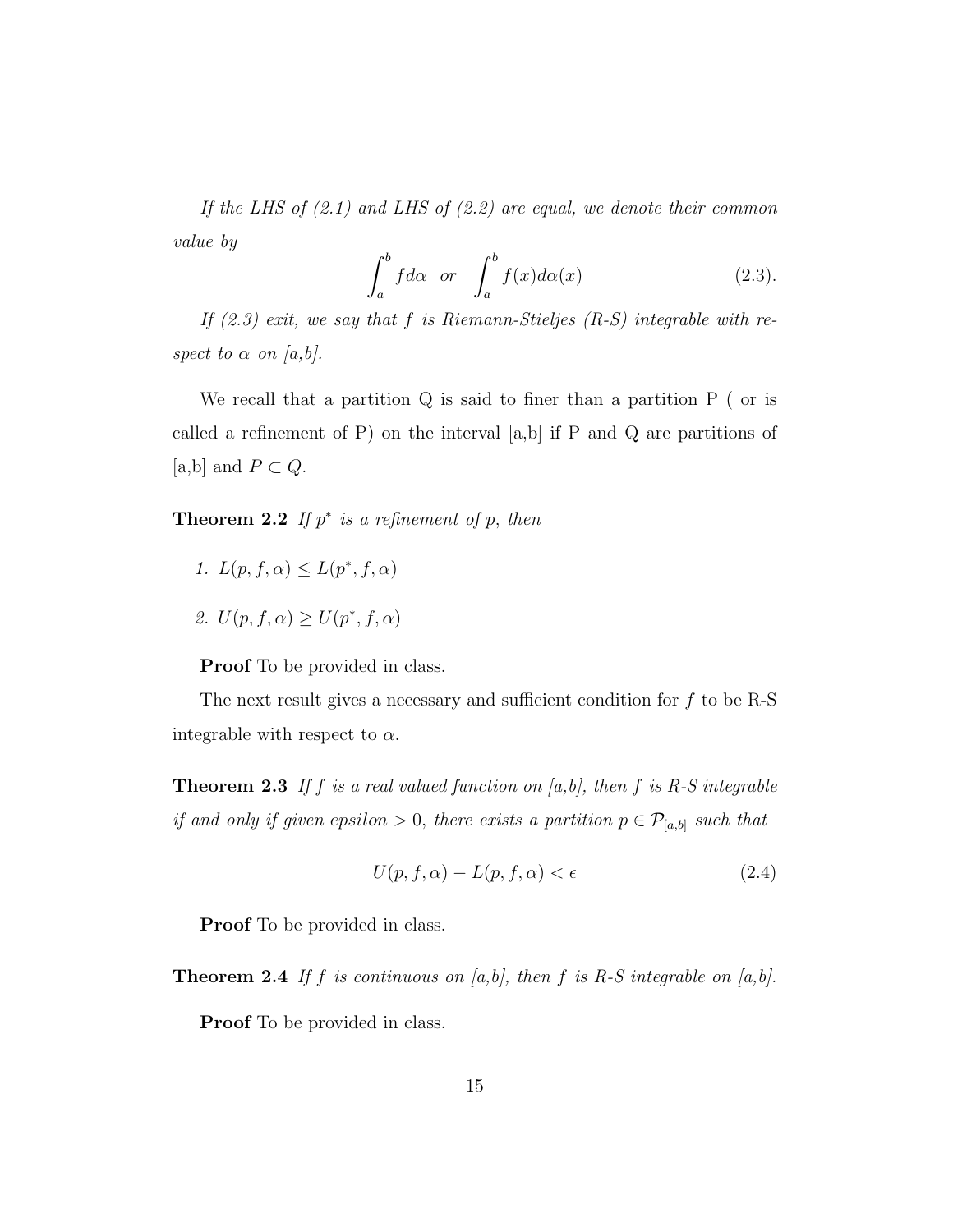**Theorem 2.5** If f is monotone on [a,b], and  $\alpha$  is continuous on [a,b], then  $f$  is  $R-S$  integrable on  $[a,b].$ 

Proof To be provided in class.

**Theorem 2.6** (Basic properties of R-S integral) Let  $f_1, f_2$  be R-S integrable and  $\lambda$  an arbitrary constant. Then

1.  $f_1 + f_2$  and  $\lambda f_1$  are R-S integrable on [a,b]. Furthermore

$$
\int_a^b (f_1 + f_2)d\alpha = \int_a^b f_1d\alpha + \int_a^b f_2d\alpha
$$

and

$$
\int_{a}^{b} (\lambda f_1) d\alpha = \lambda \int_{a}^{b} f_1 d\alpha
$$

2. If  $f_1(x) \le f_2(x)$  for every  $x \in [a, b]$ . Then

$$
\int_{a}^{b} f_1 d\alpha \le \int_{a}^{b} f_2 d\alpha
$$

3. If f is R-S integrable on [a,b] and  $a \leq c \leq b$ . Then f is R-S integrable on  $[a, c]$  and on  $[c, b]$ . Furthermore,

$$
\int_{a}^{b} f d\alpha = \int_{a}^{c} f d\alpha + \int_{c}^{b} f d\alpha
$$

### 3 Function of Bounded Variation

**Definition 3.1** Let f be a function defined on [a,b]. For each  $p \in \mathcal{P}_{[a,b]}$ , let  $W_p(f)$  be the real number given by

$$
W_p(f) = \sum_{i=1}^{n} |f(x_i) - f(x_{i-1})|
$$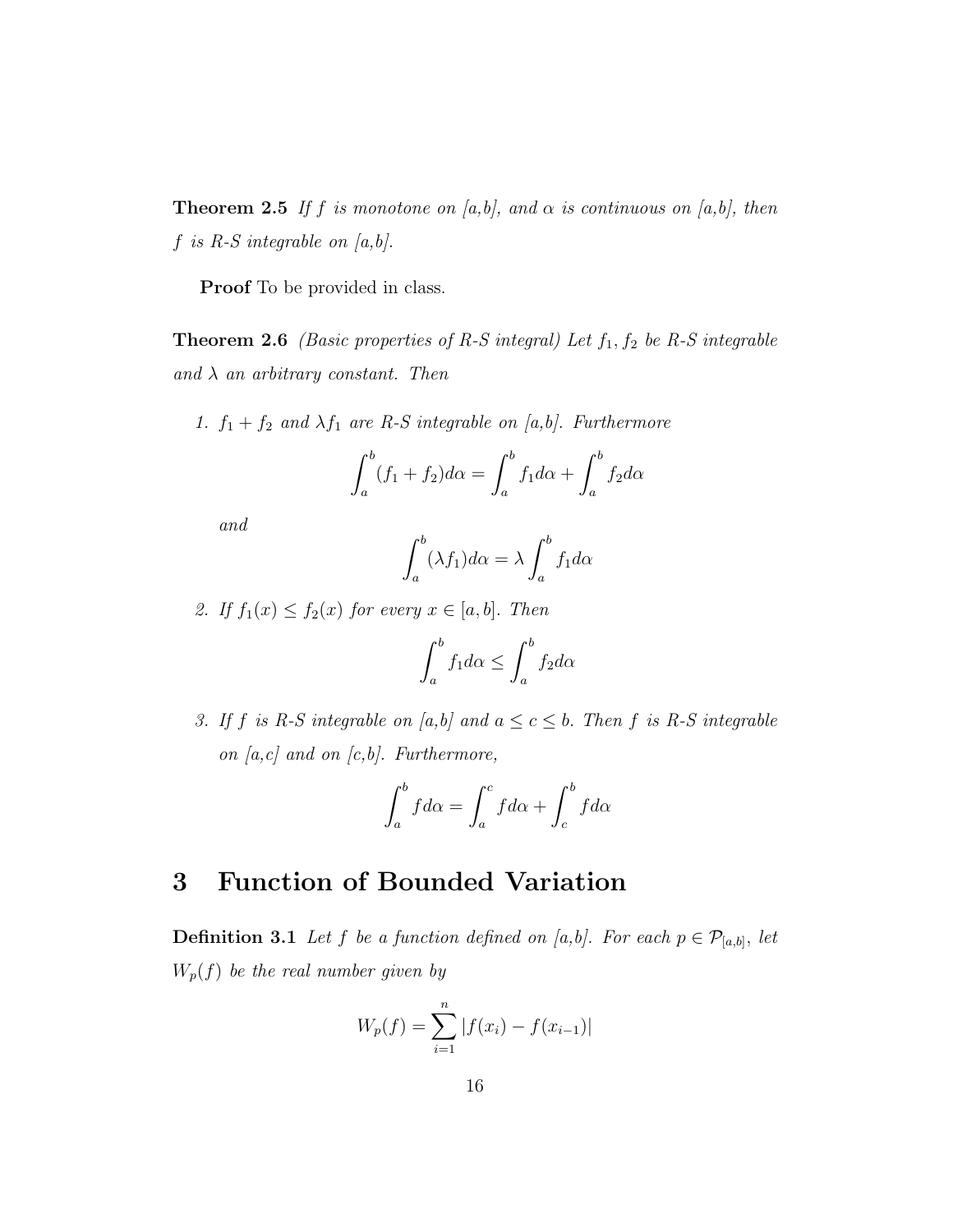If for each  $p \in \mathcal{P}_{[a,b]}$ , there is a constant  $M > 0$ , such that  $W_p(f) \leq M$  for every  $p \in \mathcal{P}_{[a,b]}$ , then f is said to be of bounded variation on [a,b].

Since  $W_p(f)$  is always less than or equal to  $M, p \in \mathcal{P}_{[a,b]}$ , then

$$
V = \{W_p(f) : p \in \mathcal{P}_{[a,b]}\}
$$

is bounded above and non-empty. By completeness axiom, V has a supremum since it is bounded above.

**Definition 3.2** Let f be of bounded variation on [a,b] and for each  $p \in \mathcal{P}_{[a,b]}$ , the number

$$
v_f(a,b) = \sup \{ W_p(f) : p \in \mathcal{P}_{[a,b]} \}
$$

is called the total variation of  $f$  on  $[a,b]$ .

### Remark:

- 1.  $0 \le v_f(a, b) < +\infty$ .
- 2. If f is of bounded variation on [a,b], then f is bounded on [a,].
- 3.  $v_f(a, b) = 0$  if and only if f is constant.

**Theorem 3.3** If f is of bounded variation on [a,b] and  $a < c < b$ , then f is of bounded variation on  $[a, c]$  and  $[c, b]$ .

Proof To be provided in class.

**Theorem 3.4** If f is of bounded variation on [a,b] and  $a < c < b$ , then

$$
v_f(a,b) = v_f(a,c) + v_f(c,b).
$$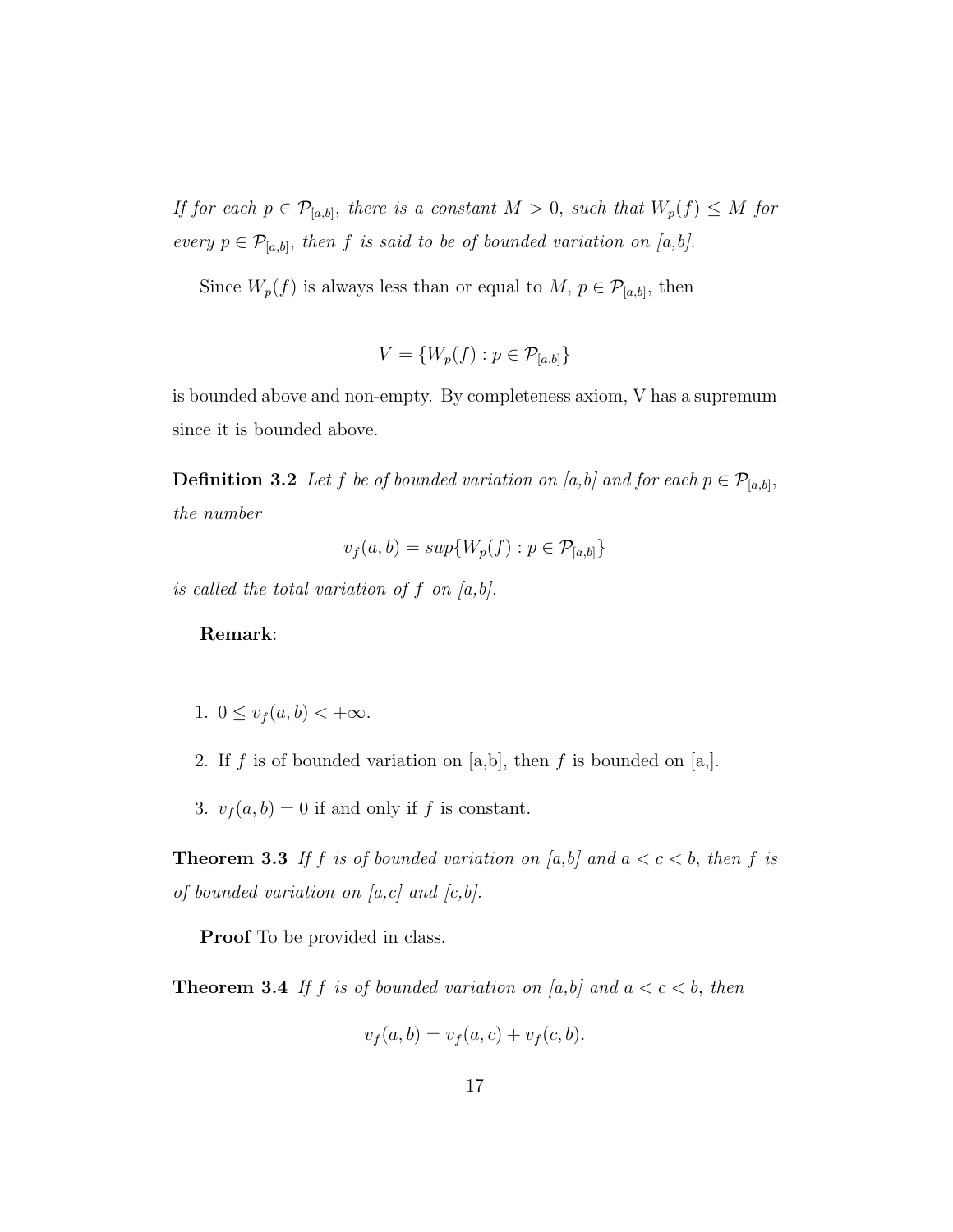Proof To be provided in class.

**Theorem 3.5** If  $f'$  exist and is bounded on [a,b], then f is of bounded variation on  $[a,b]$ .

**Proof** To be provided in class.

### Remark:

Not every continuous function is of bounded variation. Not that in Theorem 3.5  $f$  is continuous. The following example shows that a continuous function does not need to be of bounded variation.

Example 3.6 Consider the function

$$
f(x) = \begin{cases} x\sin\frac{\pi}{x} & \text{if } 0 < x \le 2\\ 0 & \text{if } x = 0 \end{cases}
$$

f is clearly continuous on  $[0,2]$ , we show that f is not of bounded variation on [0,2].

Solution To be provided in class.

We next discuss some basic properties of functions of bounded variation.

**Theorem 3.7** If f and g are of bounded variation on [a,b], then  $f + g$  and  $fg$  are of bounded variation on  $[a,b].$ 

Proof To be provided in class.

### Remark:

 $f - g$  is of bounded variation on [a,b] if f and g are of bounded variation on  $[a,b].$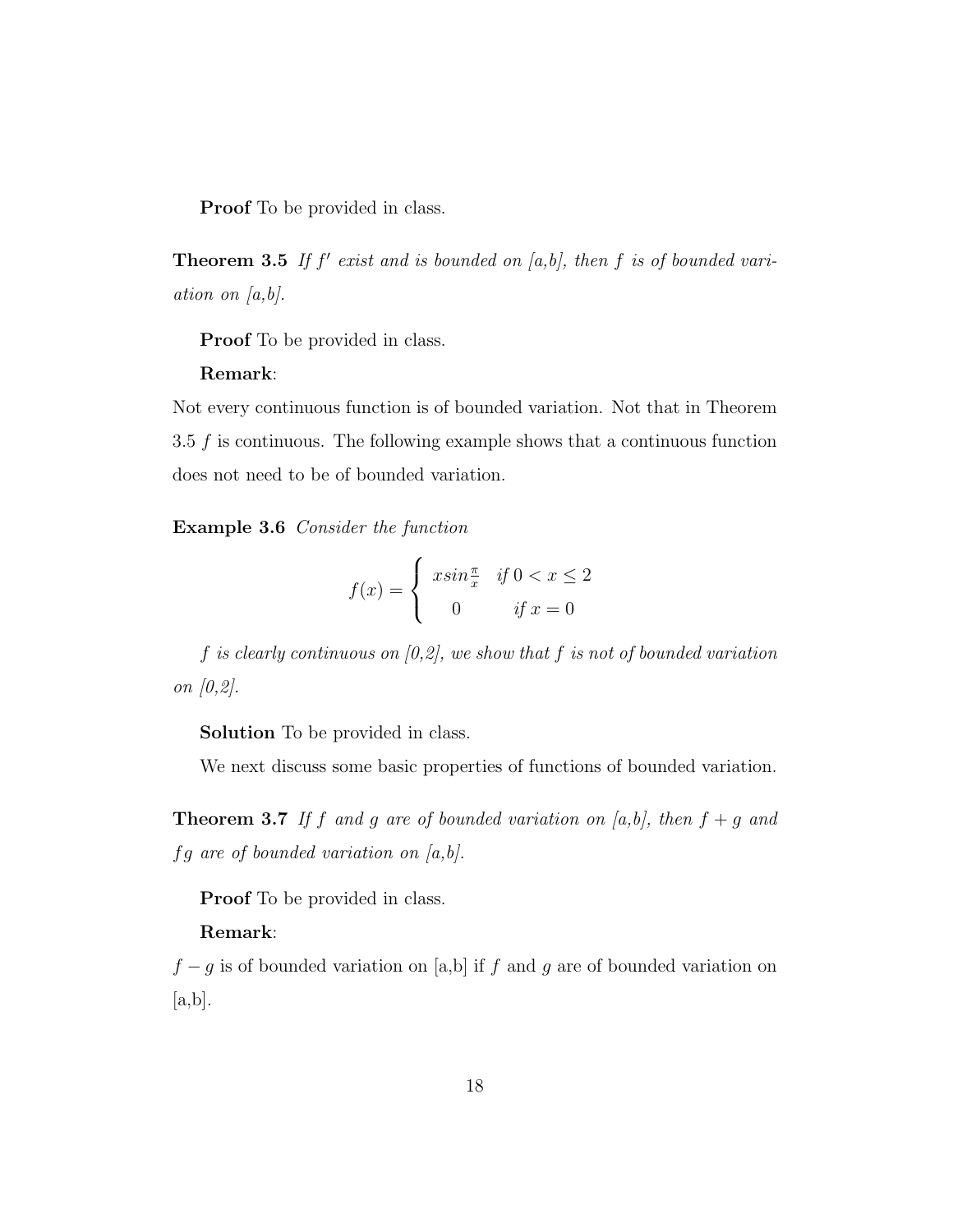**Definition 3.8** Let  $f : [a, b] \rightarrow \Re$  be of bounded variation on [a,b]. Define  $v_f(x) = v_f(a, x)$ ,  $(a \le x \le b)$ . We call  $v_f$  the total variation of f on [a,b].

#### Remark:

 $v_f$  is monotonic increasing on [a,b] with  $v_f(a) = 0$ .

**Theorem 3.9** Let  $f : [a, b] \to \Re$  be of bounded variation on [a,b]. Then

1. 
$$
v_f(a, y) = v_f(a, x) + v_f(x, y)
$$
  $(a \le x \le y \le b).$ 

2. If f is continuous on [a,b], so is  $v_f$ .

Proof To be provided in class.

**Theorem 3.10** Let f be of bounded variation on [a,b] and let v be defined on [a,b] as follows  $v(x) = v_f(a, x)$  if  $a < x \leq b$ ,  $v(a) = 0$ . Then

- 1. v is an increasing function on  $[a,b]$
- 2.  $v f$  is an increasing function on [a,b]

Proof Exercise.

**Theorem 3.11** Let f be of bounded variation on  $[a,b]$ . Then f can be expressed as the difference of two increasing functions.

Proof To be provided in class.

**Theorem 3.12** Every monotone increasing function on  $[a,b]$  is of bounded variation on  $[a,b]$ .

Proof Exercise.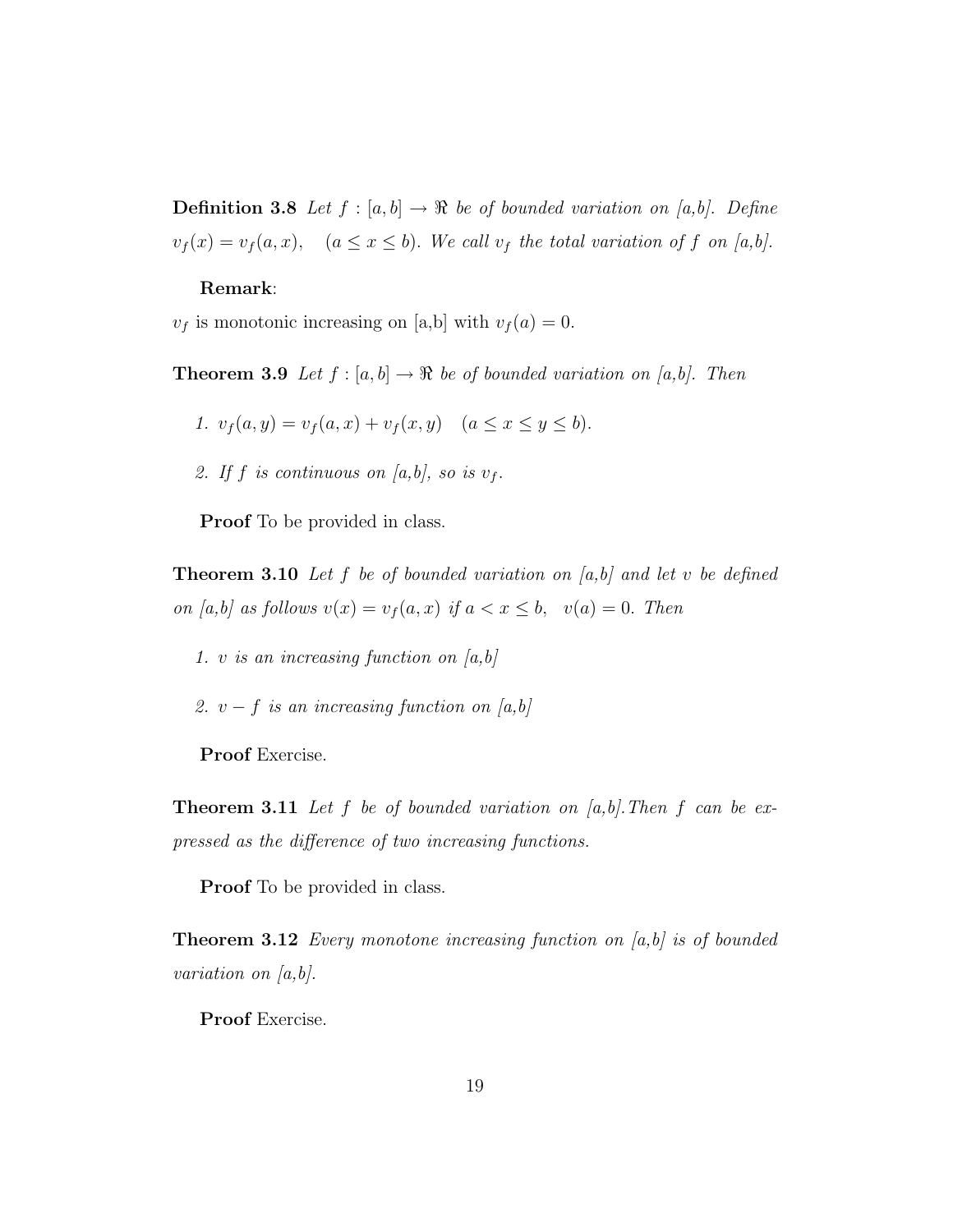### Assignment 4:

- 1. Show that if f is of bounded variation on [a,b] and  $\epsilon > 0$ , then there exists  $p \in \mathcal{P}_{[a,n]}$  such that  $W_p(f) > v_f(a,b) - \epsilon$ .
- 2. Is the function

$$
f(x) = \begin{cases} x\cos\frac{\pi}{2}x & \text{if } x \neq 0\\ 0 & \text{if } x = 0 \end{cases}
$$

of bounded variation on [0,1]?

# 4 Sequences of Functions:Pointwise and Uniform Convergence

In this section, we shall discuss two kinds of convergence of sequence of real-valued functions defined on a subset D of  $\Re$ - pointwise and uniform convergence. Pointwise convergence is the natural extension of the convergence of sequences and series of numbers, but it lacks many of important desirable properties. The stronger notion of uniform convergence will be shown to posses these properties. We begin with the following definition.

**Definition 4.1** Let  $(f_n)$  be a sequnce of real-valued functions defined on a subset D of  $\Re$ . Then  $(f_n)$  is said to converge pointwise on D if for  $x \in D$ , the sequence of number  $(f_n(x))$  converges. If  $(f_n)$  converges pointwise on D, then we define  $f: D \to \Re$  by

$$
f(x) = \lim_{n \to \infty} f_n(x) \quad for \ every \ x \in D.
$$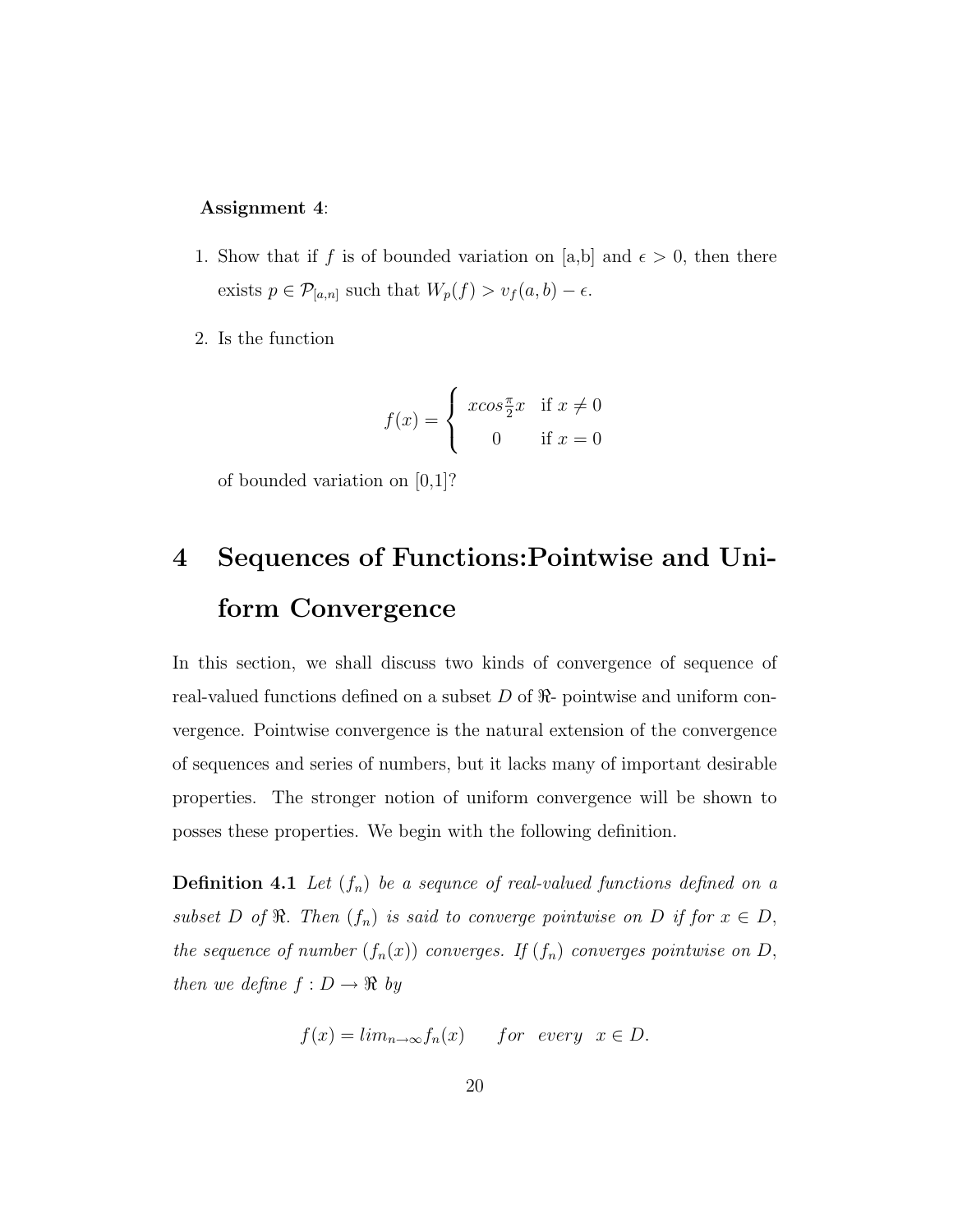The main interest in sequences of real-valued functions is the following: If  $(f_n)$  converges to f, we would like the limit function f to enjoy some of the properties of the individual functions,  $f_n$ . For example, let  $(f_n)$  converges pointwise to f. The following questions are of interest:

- 1. If  $f_n$  is continuous for each n, is f necessarily continuous?
- 2. If  $f_n$  is integrable for each  $n$ , is  $f$  necessarily integrable?
- 3. If  $f_n$  is differentiable for each n, is f necessarily differentiable?
- 4. If  $f_n$  is differentiable for each n, and f is also differentiable, does  $(f'_n)$ converges to  $f$ ?
- 5. If  $f_n$  is integrable for each n, is it always true that

$$
lim_{n \to \infty} \int_{D} f_n(x) dx = \int_{D} lim_{n \to \infty} f_n(x) dx = \int_{D} f dx.
$$

We give examples (in the class) to show that the answer to any of the above five questions is no, if  $(f_n)$  converges only pointwise to f. There is another mode of convergence under which all the above questions have affirmative answer under some additional condition. This mode of convergence is called uniform convergence.

**Definition 4.2** Let  $(f_n)$  be a sequence of functions defined on subset D of  $\Re$ . Then  $(f_n)$  is said to converge uniformly on D to f If for every  $\epsilon > 0$ , there exist  $N \in \mathbb{N}$  such that  $|f_n(x) - f(x)| < \epsilon$  for every  $x \in D$ , and for every  $n \geq N$ .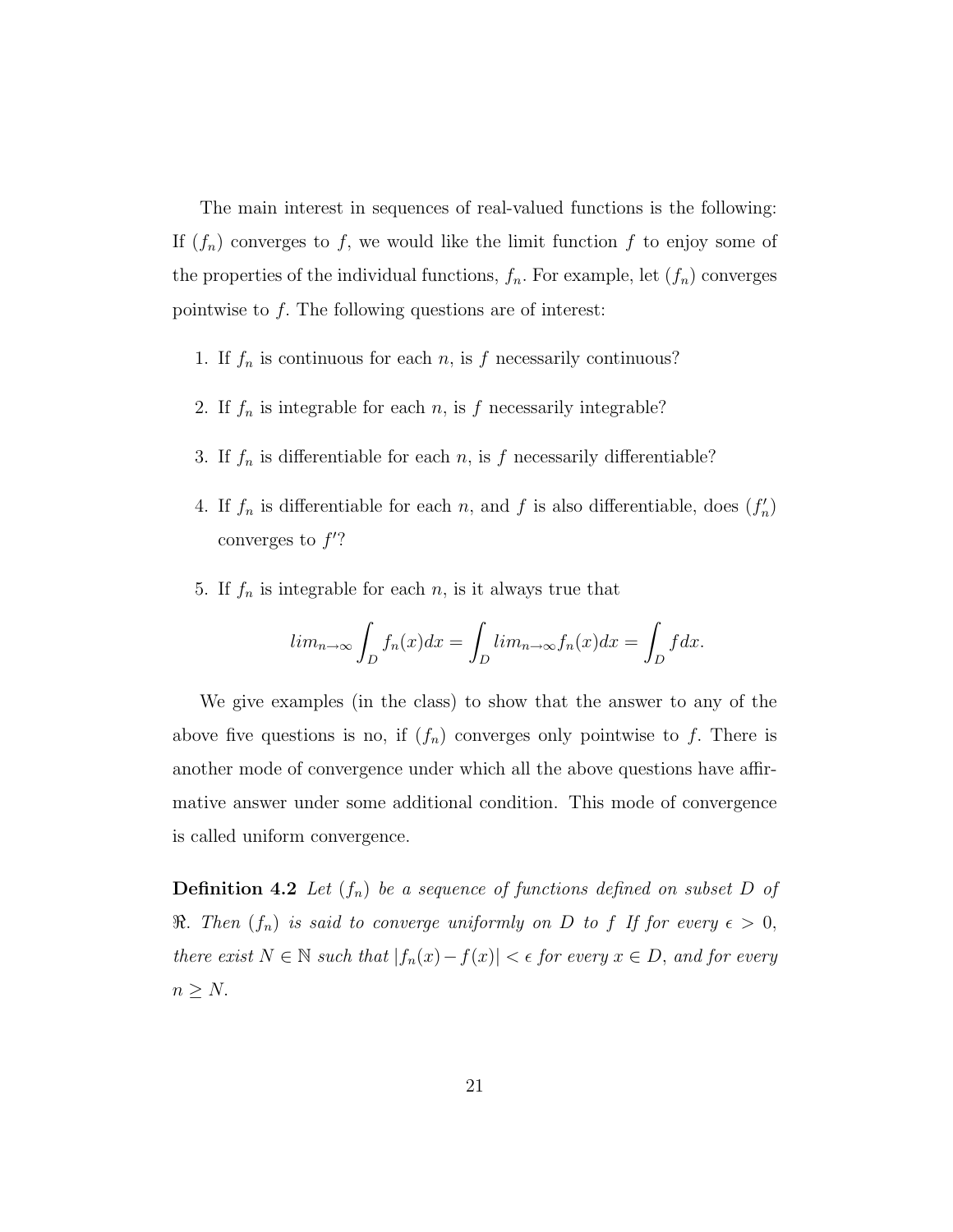We recall that  $(f_n)$  converges to f on D pointwise if for each  $x \in D$ , given  $\epsilon > 0$ , there exists  $N = N(x, \epsilon)$  such that  $|f_n(x) - f(x)| < \epsilon$  for every  $n \geq N(x, \epsilon).$ 

### Remark:

The main difference between pointwise and uniform convergence is that for pointwise convergence, the  $N \in \mathbb{N}$  depends on  $\epsilon$  and x, but for uniform convergence, it is possible to find one  $N \in \mathbb{N}$  depending only on  $\epsilon$  that will work for all  $x \in D$ .

Before given more examples, we give a useful criterion for testing if a given sequence of functions converges uniformly. We begin with the following definition and theorem.

**Definition 4.3** [?] A sequence  $(f_n)$  of functions is called uniformly cauchy on a set D if for any given  $\epsilon > 0$ , there exists  $N \in \mathbb{N}$  such that  $|f_n(x) |f_m(x)| < \epsilon$  for every  $x \in D$ , and for every  $n, m \ge N$ .

**Theorem 4.4** (Uniformly Cauchy Criterion) Let  $(f_n)$  be a sequence of functions defined on a subset  $D$  of  $\Re$ . Then, there exists a function f such that  $(f_n)$  converges uniformly to f on D if and only if the following condition is satisfied: for every  $\epsilon > 0$ , there exists  $N \in \mathbb{N}$  such that  $|f_n(x) - f_m(x)| < \epsilon$ for every  $x \in D$ , and for every  $n, m \ge N$ .

**Proof** To be provided in class.

**Theorem 4.5** Suppose  $(f_n)$  is a sequence of functions defined on a subset D of  $\Re$ . Then  $(f_n)$  converges uniformly to f on D if and only if  $\lim_{n\to\infty}\beta_n=0$ , where  $\beta_n = \sup_{x \in D} |f_n(x) - f(x)|$ .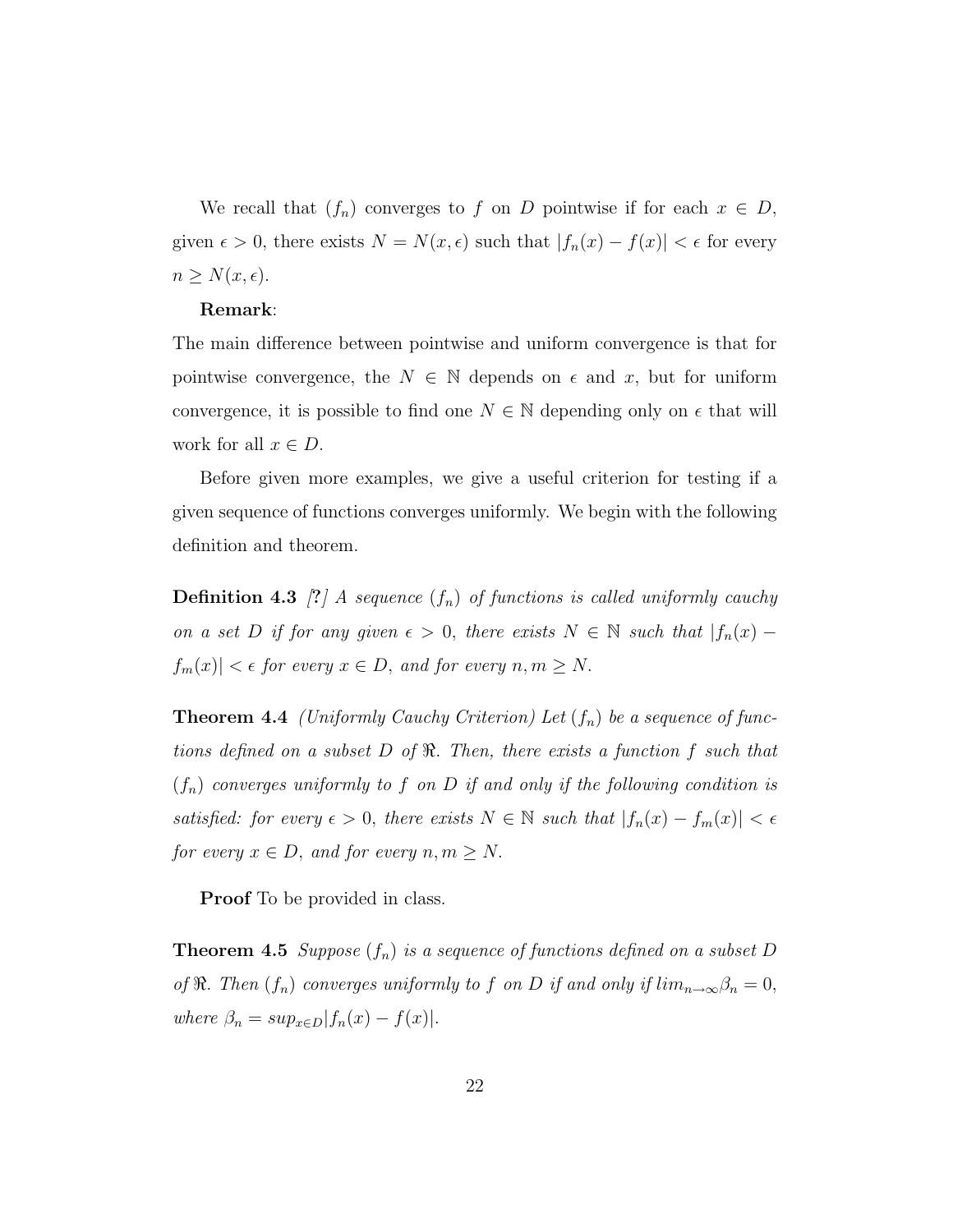Proof Exercise.

We now give more examples.

**Example 4.6** For each  $n \in \mathbb{N}$ , define  $f_n : [0, 1] \rightarrow \Re$  by

$$
f_n(x) = \frac{x}{3+nx} \quad for \ every \ x \in [0,1], n \ge 1.
$$

Show that  $(f_n)$  converges uniformly on  $[0,1]$ .

Solution To be provided in class.

**Example 4.7** Let  $f_n(x) = \frac{x^n}{2+x}$  $\frac{x^n}{2+x}$  for  $x \in [0, 4]$ .

- 1. Find the set  $D \subset [0,4]$  for which  $f(x) = \lim_{n \to \infty} f_n(x)$  is defined as a real-valued function.
- 2. Show that if  $0 < a < 1$ , the convergence is uniform on [0,a].
- 3. Show that the convergence is not uniform on  $[0,1]$ .

To be provided in class.

Solution To be provided in class.

**Example 4.8** Let  $f_n(x) = \frac{x^2}{x^2 + 1}$  $\frac{x^2}{x^2+n}$  for  $x \in [0,\infty)$ . Show that

- 1.  $f(x) = \lim_{n \to \infty} f_n(x) = 0$ , for all  $x \in [0, \infty)$
- 2. the convergence is not uniform on  $[0, \infty)$
- 3. the convergence is uniform on  $(0,a)$   $a \in \Re$ .

Solution To be provided in class.

We finally give some consequences of uniform convergence of sequences of real-valued functions.